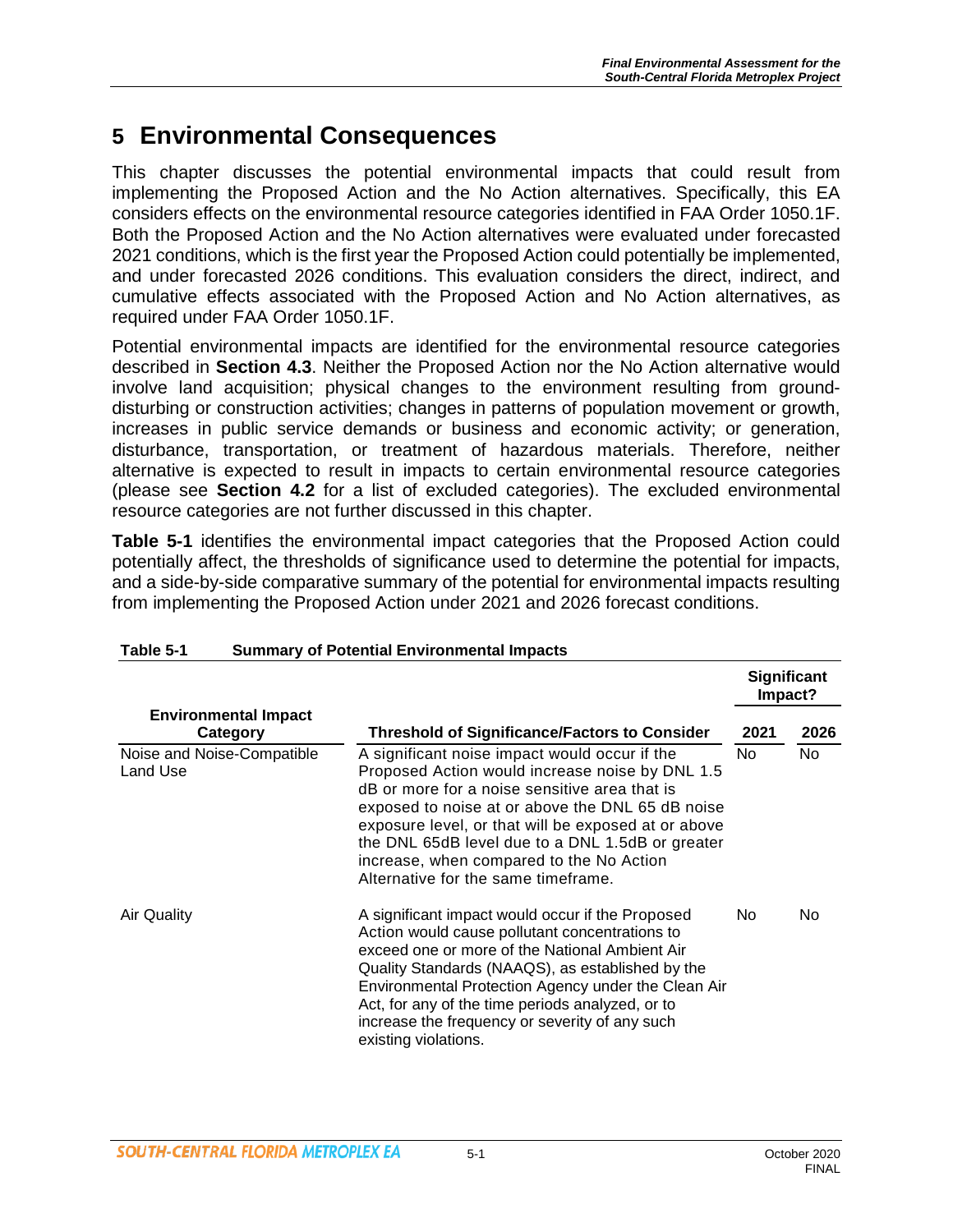|                                                             |                                                                                                                                                                                                                                                                                                                                                                                                                                                                                                                                                                                                                                                                                                                                                                                                                                                                                                                                                                                                | <b>Significant</b><br>Impact? |      |
|-------------------------------------------------------------|------------------------------------------------------------------------------------------------------------------------------------------------------------------------------------------------------------------------------------------------------------------------------------------------------------------------------------------------------------------------------------------------------------------------------------------------------------------------------------------------------------------------------------------------------------------------------------------------------------------------------------------------------------------------------------------------------------------------------------------------------------------------------------------------------------------------------------------------------------------------------------------------------------------------------------------------------------------------------------------------|-------------------------------|------|
| <b>Environmental Impact</b><br>Category                     | <b>Threshold of Significance/Factors to Consider</b>                                                                                                                                                                                                                                                                                                                                                                                                                                                                                                                                                                                                                                                                                                                                                                                                                                                                                                                                           | 2021                          | 2026 |
| Wildlife (Avian Species)                                    | A significant impact to federally-listed threatened and<br>endangered species would occur when the United<br>States Fish and Wildlife Service (FWS) or National<br>Marine Fisheries Service (NMFS) determines that the<br>Proposed Action would be likely to jeopardize the<br>continued existence of the species in question, or<br>would result in the destruction or adverse<br>modification of federally-designated critical habitat.<br>Lesser impacts including impacts on non-listed<br>species could also constitute a significant impact<br>based on consideration factors such as long-term or<br>permanent loss of unlisted wildlife species and<br>adverse impacts to special status species or their<br>habitats. The FAA has not established a significance<br>threshold for non-listed species.                                                                                                                                                                                 | No                            | No   |
| Climate                                                     | The FAA has not established a significance threshold No<br>for climate and has not identified specific factors to<br>consider in making a significance determination.                                                                                                                                                                                                                                                                                                                                                                                                                                                                                                                                                                                                                                                                                                                                                                                                                          |                               | No   |
| Department of Transportation<br>Act, Section 4(f) Resources | A significant impact would occur if the proposed<br>action involves more than a minimal physical use of a<br>Section 4(f) resource or constitutes a "constructive<br>use" based on an FAA determination that the aviation<br>project would substantially impair the Section 4(f)<br>resource. Resources that are protected by Section<br>4(f) are publicly owned land from a public park,<br>recreation area, or wildlife and waterfowl refuge of<br>national, state, or local significance; and publicly or<br>privately-owned land from an historic site of national,<br>state, or local significance. Substantial impairment<br>occurs when the activities, features, or attributes of<br>the resource that contribute to its significance or<br>enjoyment are substantially diminished. Substantial<br>impairment occurs when the activities, features, or<br>attributes of the Section 4(f) resource that contribute<br>to its significance or enjoyment are substantially<br>diminished. | No                            | No   |
| <b>Historic Properties and Cultural</b><br><b>Resources</b> | The FAA has not established a significance threshold No<br>for historical and cultural resources.                                                                                                                                                                                                                                                                                                                                                                                                                                                                                                                                                                                                                                                                                                                                                                                                                                                                                              |                               | No   |
| <b>Energy Supply (Aircraft Fuel)</b>                        | The FAA has not established a significance threshold No<br>for energy supply. However, a significant factor to<br>consider is if the action would have the potential to<br>cause demand to exceed available or future (project<br>year) supplies of these resources.                                                                                                                                                                                                                                                                                                                                                                                                                                                                                                                                                                                                                                                                                                                           |                               | No   |

#### **Table 5-1 Summary of Potential Environmental Impacts**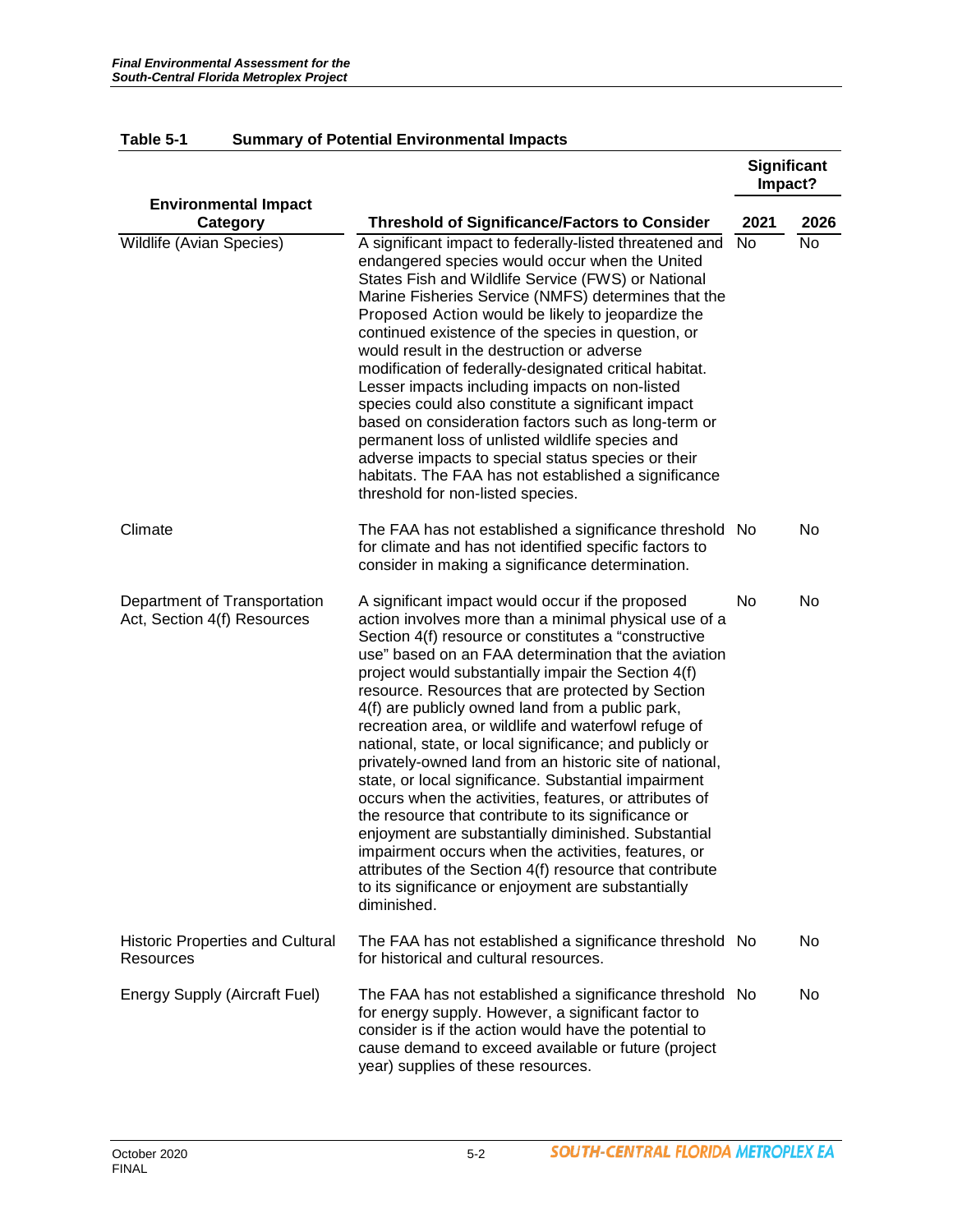**Significant** 

|                       |                                         |                                                                                                                                                                                                                                                                                                                                                                                                                                                                                                                                                                                                                                                                                                          |      | Significant<br>Impact? |
|-----------------------|-----------------------------------------|----------------------------------------------------------------------------------------------------------------------------------------------------------------------------------------------------------------------------------------------------------------------------------------------------------------------------------------------------------------------------------------------------------------------------------------------------------------------------------------------------------------------------------------------------------------------------------------------------------------------------------------------------------------------------------------------------------|------|------------------------|
|                       | <b>Environmental Impact</b><br>Category | <b>Threshold of Significance/Factors to Consider</b>                                                                                                                                                                                                                                                                                                                                                                                                                                                                                                                                                                                                                                                     | 2021 | 2026                   |
| Environmental Justice |                                         | The FAA has not established a significance<br>threshold for environmental justice. However,<br>significant factors to consider to determine<br>potential significant impact are if the action would<br>have the potential to lead to a disproportionately<br>high and adverse impact to an environmental<br>justice population, i.e., a low-income or minority<br>population, due to significant impacts in other<br>environmental impact categories, and/or causes<br>impacts on the physical or natural environment that<br>affect an environmental justice population in a way<br>that the FAA determines are unique to the<br>environmental justice population and significant to<br>that population | No.  | No                     |
| <b>Visual Effects</b> |                                         | The FAA has not established a significance threshold No<br>for visual resources / visual character. Significant<br>factors to consider include potential effect an action<br>has on the nature of the visual character of the area,<br>potential to contrast with the visual resources and/or<br>visual character in the study area, and/or potential to<br>block or obstruct the views of visual resources                                                                                                                                                                                                                                                                                              |      | No                     |
| Source:               |                                         | FAA Order 1050.1F, Exhibit 4-1, July 2015.                                                                                                                                                                                                                                                                                                                                                                                                                                                                                                                                                                                                                                                               |      |                        |

#### **Table 5-1 Summary of Potential Environmental Impacts**

Prepared By: ATAC Corporation, October 2020.

The following sections describe the impact findings for each environmental resource category, followed by a discussion of potential cumulative impacts. In summary, no significant impacts to any environmental resource category have been identified.

# **5.1 Noise and Noise-Compatible Land Use**

This section discusses the analysis of aircraft noise exposure under the Proposed Action and the No Action alternatives, under both 2021 and 2026 forecast conditions. This discussion includes identifying the differences in noise exposure between the Proposed Action and the No Action alternatives. This comparison is used to determine if implementing the Proposed Action would result in significant noise impacts. Additional information on noise metrics and the basics of noise can be found in **Appendix E**. Detailed information on the noise analysis prepared for the South-Central Florida Metroplex Project is included in **Appendix I**.

# **5.1.1 Summary of Impacts**

Aircraft noise exposure was modeled for both the Proposed Action and the No Action alternatives under 2021 and 2026 forecast conditions. The noise analysis demonstrates that implementing the Proposed Action would not result in a day-night average sound level (DNL) increase of 1.5 dBA or higher in noise-sensitive areas exposed to DNL 65 dB or higher. Therefore, neither the Proposed Action nor the No Action alternative would result in a significant noise impact.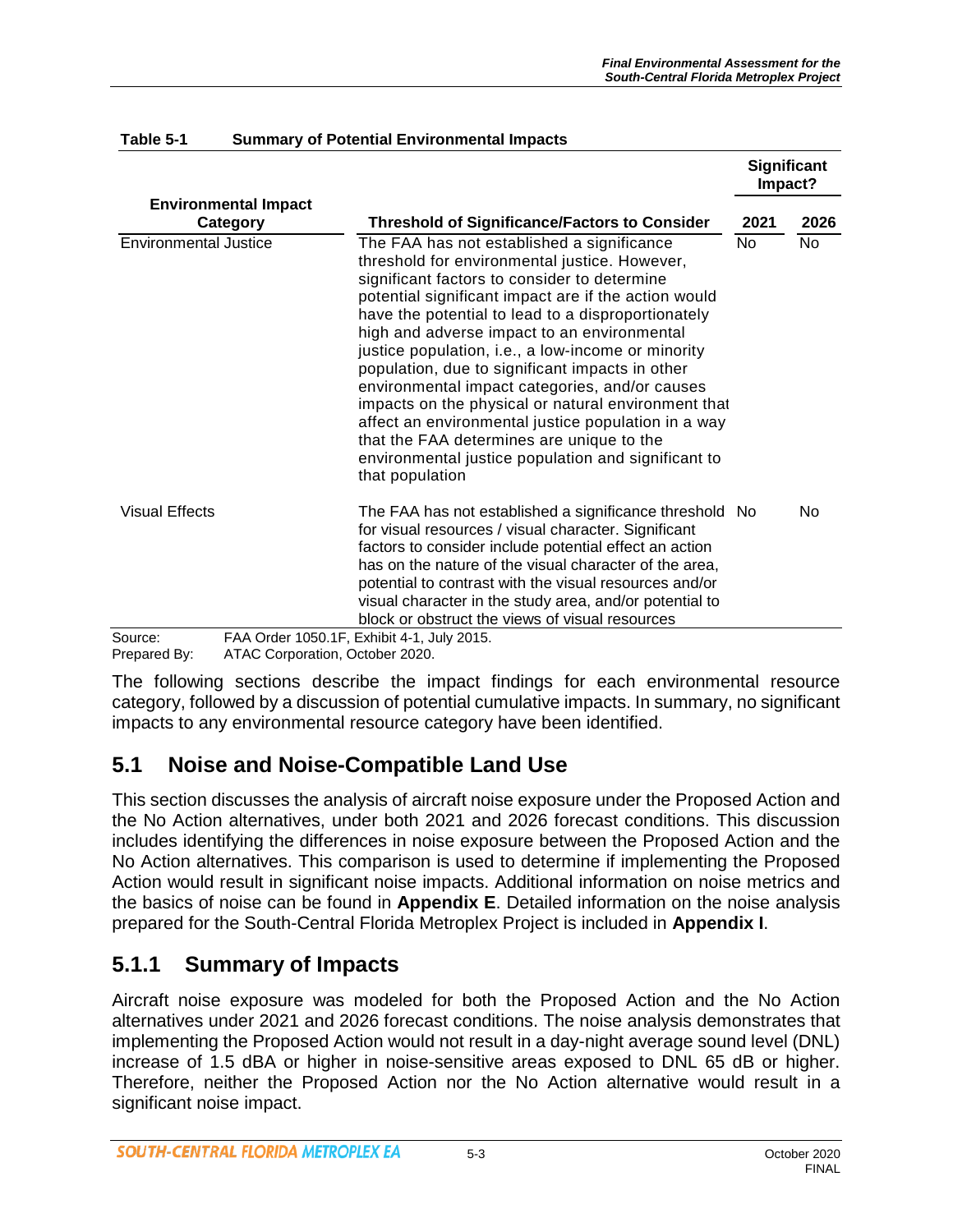# **5.1.2 Methodology**

The noise analysis evaluated noise exposure to communities within the General Study Area from aircraft forecasted to be operating under Instrument Flight Rules (IFR)-filed flight plans, at altitudes between ground level up to 18,000 feet above ground level (AGL) due to the presence of one or more national parks. $60$  IFR-filed aircraft activity was forecasted for the years 2021 and 2026 and used to model conditions under both the Proposed Action and the No Action alternatives. Noise modeling was conducted using Aviation Environmental Design Tool (AEDT) 2d, the FAA-required noise model for aviation projects, including air traffic changes over large areas and altitudes over  $3,000$  feet AGL.<sup>61</sup> While this is the policy delineating under what circumstances the AEDT model is to be used, this policy does not delineate the methodology applied in modelling noise. All noise modelling for this analysis was conducted from the ground elevation up to 18,000 feet AGL. All noise results are reported at the ground level elevation of that point based on the AEDT 2d terrain model.

If the FAA approves the Proposed Action, the agency expects to begin implementation in 2021. Therefore, aircraft noise modeling was conducted for 2021 and five years later (2026), as required by FAA Order 1050.1F. Future year noise exposure levels modeled for the Proposed Action and the No Action alternatives were compared to determine whether there is a potential for noise impacts. While the overall number and type of aircraft operations will increase between 2021 and 2026, the number and type of aircraft operations are the same under both the Proposed Action and No Action alternatives in 2021 and 2026. The Proposed Action does not include developing or constructing facilities, such as runways or terminal expansions, that would be necessary to accommodate an increase in aviation activity; therefore, no additional growth in operations associated with the Proposed Action is anticipated. The noise analysis reflects the change in noise exposure at the ground elevation at that point resulting from the proposed changes in aircraft routes (i.e., flight tracks) under the Proposed Action compared to the No Action alternatives.

Detailed information on IFR-filed aircraft operations within the General Study Area was assembled for input into AEDT, including the following data:

**Average Annual Day IFR-Filed Aircraft Flight Schedules:** The IFR-filed aircraft flight schedules identify arrival and departure times, aircraft types, and origin/destination information for an average annual day (AAD) in 2021 and in 2026. The AAD represents all the aircraft operations for every day in a study year divided by 365, the number of days in a year. The AAD does not reflect a particular day, but is meant to represent a typical day over a period of a year. The forecast was based on the FAA's 2019 Terminal Area Forecast  $(TAF)$ ,<sup>[62](#page-3-2)</sup> modified for 2021 and 2026 with additional details using previously identified arrival/departure times, aircraft types, and origin/destination information. More detail related to the development of the forecasts is provided in **Appendix H**.

**Weather:** The AEDT model includes data for multiple meteorological parameters, including temperature, pressure, and humidity. Weather conditions for all Study Airports were defined and used in the noise study. Further discussion on the weather data employed in the AEDT model can be found in **Appendix I**.

<span id="page-3-0"></span> $\overline{a}$ 60 FAA Order *1050.1F Desk Reference (Version 2)*, Section 11.2 *Noise and Noise-Compatible Land Use*, February 2020. 61 FAA Order *1050.1F Desk Reference (Version 2)*, Section 11.3 *Noise and Noise-Compatible Land Use*, February 2020.

<span id="page-3-2"></span><span id="page-3-1"></span><sup>62</sup> U.S. Department of Transportation, Federal Aviation Administration, *Terminal Area Forecast*, 2019 [https://aspm.faa.gov/main/taf.asp (Accessed October 2019)].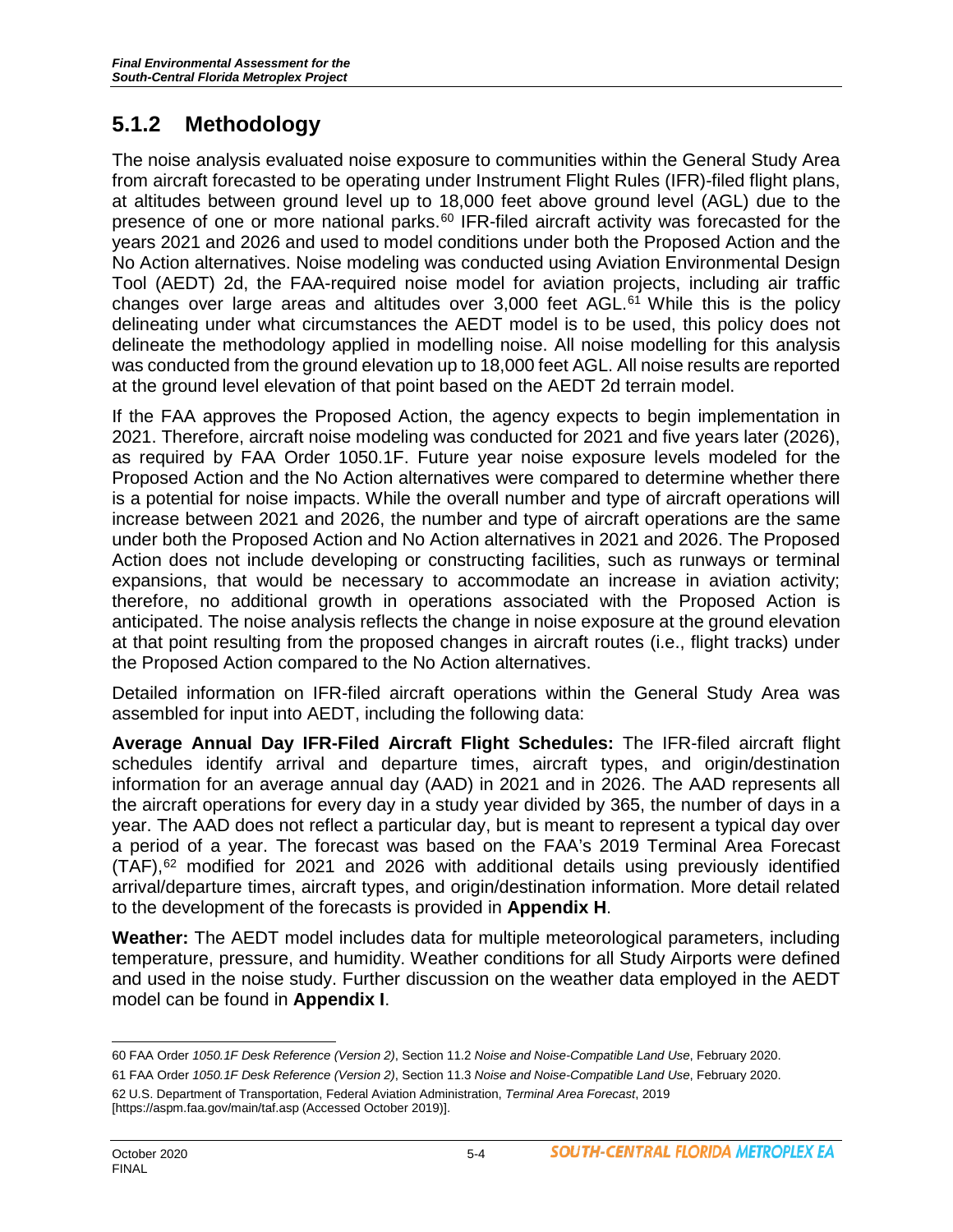**Flight Tracks:** The flight tracks used in noise modeling were based on radar data collected for the Existing Conditions (June 1, 2017 to May 30, 2018) noise analysis and information provided by FAA Air Traffic Control (ATC) personnel. The proposed final designs from the D&I Team were extensively reviewed over three non-consecutive weeks in June, August, and September of 2019 with applicable air traffic subject matter experts to obtain anticipated aircraft routings; anticipated procedure usage; anticipated typical operation; anticipated instances of aircraft altitude, location, and timing; and other operational influences for inclusion to the detailed AEDT modeling process. Aircraft routings under both the No Action alternative and Proposed Action are depicted in **Exhibit 3-7 through 3-20** in **Chapter 3**, *Alternatives*. For the Proposed Action, flight tracks were developed from the aircraft ATC procedures created by the FL Metroplex Design & Implementation (D&I) Team using the Terminal Area Route Generation, Evaluation, Traffic and Simulation (TARGETS) program. The majority of the No Action modeled flight tracks are based on the Existing Conditions noise analysis. The remaining No Action flight tracks for amended or new ATC procedures were modeled based on input from the air traffic control experts who developed the ATC procedures. Illustrations depicting Existing Conditions radar tracks and Proposed Action ATC procedure designs were developed and shared with the D&I Team as part of the consultation process. The consultations were conducted to seek out key model input assumptions such as frequency of Proposed Action ATC procedure usage and air traffic control techniques, such as vectoring. The assumptions were then used for refining model track locations, altitude profiles, and utilization.

TARGETS flyability lines, or the lines indicating the actual 3D path of different categories of aircraft ideally flying the ATC procedure for the Proposed Action ATC procedures served as the center of the 1 NM and 0.3 NM containment area for RNAVs and RNPs, respectively. The containment area is generally where dispersed tracks are contained, but during the D&I consultation process, air traffic control experts could indicate the need for vectors off of the RNAV with a rejoin of the RNAV at a later point. For those identified cases NIRS model tracks were developed to account for that type of dispersion.

**Runway Use:** Runway use percentages were identified for all runways at the Study Airports. Forecasted aircraft operations were assigned to particular runways representing operating conditions at the Study Airports under Proposed Action and No Action conditions. Runway use patterns did not change under the Proposed Action at the Study Airports compared to the No Action alternative.

More detail related to the development of the AEDT model input files is provided in **Appendix I**.

As discussed in **Section 4.3.7.1**, the AEDT model was used to compute DNL values for 2021 and 2026 Proposed Action and No Action conditions at multiple sets of data points throughout the General Study Area:

- 210,582 2010 Census block centroids containing reported population;
- 117,424 uniform grid points at 0.5 NM intervals on a uniform grid covering the General Study Area,
- 95,366 points used to calculate DNL values at potential Department of Transportation Act (DOT), Section 4(f) resources, including 873 (represented by 880 total points) National Register listed historic sites; and 7,231 unique points representing other Section 4(f) resources.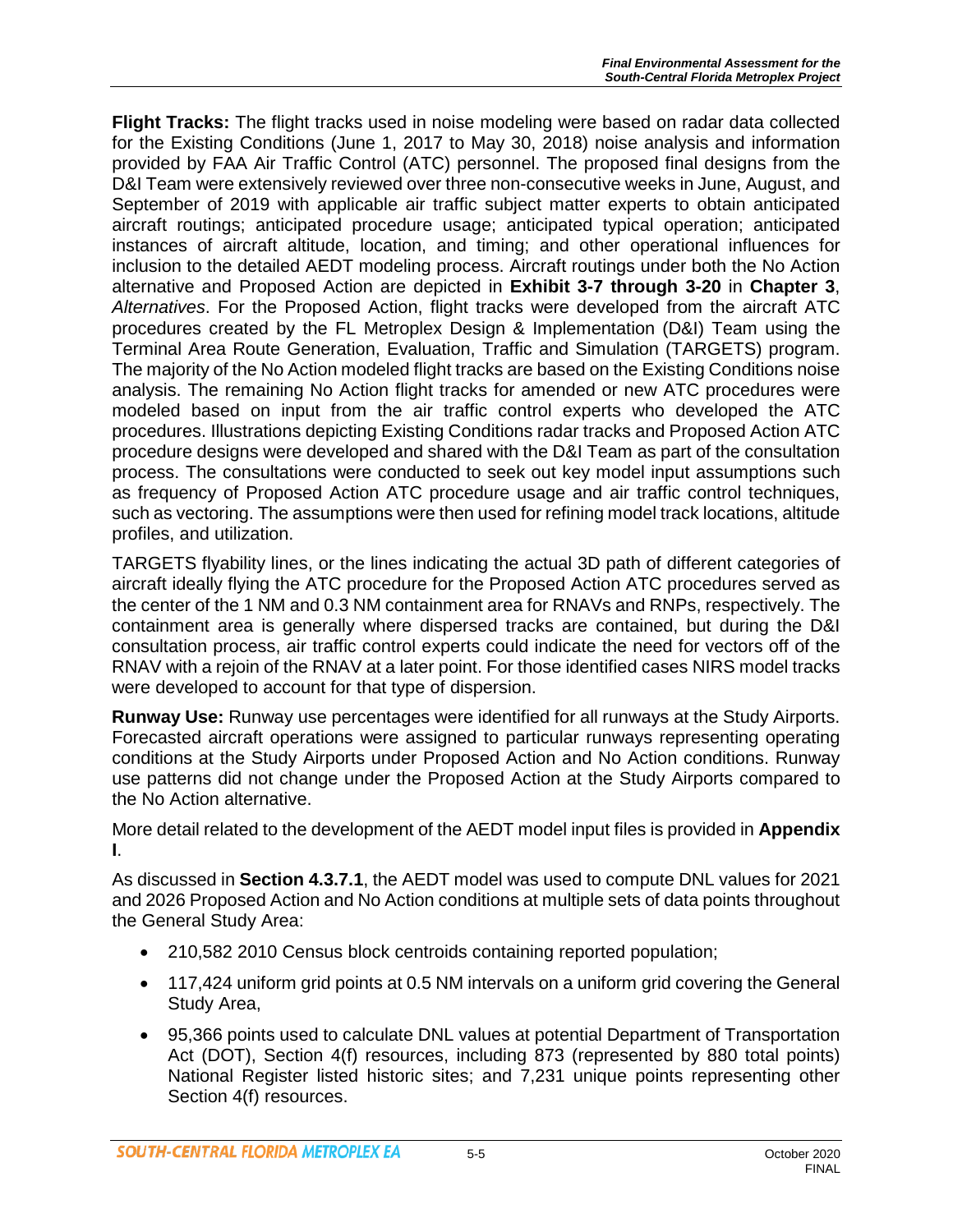As discussed in **Section 4.3.7.1**, DNL is the FAA's primary noise metric. **Table 5-2** provides the criteria used to assess the changes in aircraft noise exposure attributable to the Proposed Action compared with the No Action alternative. FAA Order 1050.1F defines a significant impact as an increase of DNL 1.5 dB at noise-sensitive land use locations (e.g., residences, schools, etc.) exposed to aircraft noise of DNL 65 dB or higher under the Proposed Action. For example, an increase from 63.5 dB to 65 dB is considered a significant impact.

FAA Order 1050.1F also recommends that when there are DNL increases of 1.5 dB or more at noise-sensitive locations in areas exposed to aircraft noise of DNL 65 dB and higher, DNL increases of 3 dB or more in areas exposed to aircraft noise between DNL 60 dB and 65 dB should also be evaluated and disclosed. It is important to note that DNL increases of 3 dB in areas exposed to aircraft noise below DNL 65 dB are not considered "significant impacts," but are to be considered in the environmental evaluation of a proposed project.

FAA Order 1050.1F also stipulates that changes in exposure of DNL 5 dB or greater in areas exposed to aircraft noise between DNL 45 dB and 60 dB should be considered for airspace actions, such as changes to air traffic routes. This threshold was established in 1990, following issuance of an FAA noise screening ATC procedure to evaluate whether certain airspace actions above 3,000 feet AGL might increase DNL levels by 5 dB or more. The FAA established this noise-screening ATC procedure because experience indicated that DNL increases 5 dB or more at cumulative levels well below DNL 65 dB could be disturbing to people and become a source of public concern. As shown in **Table 5-2**, a 3 dB increase in areas exposed to DNL 60 to 65 dB and a 5 dB increase in areas exposed to DNL 45 to 60 dB are considered reportable noise increases.

| <b>DNL Noise Exposure Level</b> | Increase in DNL with<br><b>Proposed Action</b> | <b>Aircraft Noise Exposure</b><br><b>Change Consideration</b>                                      |
|---------------------------------|------------------------------------------------|----------------------------------------------------------------------------------------------------|
| DNL 65 and higher               | DNL 1.5 dB or more <sup>1/</sup>               | <b>Exceeds Threshold of</b><br>Significance                                                        |
| DNL 60 to 65                    | DNL 3.0 dB or more <sup>2/</sup>               | Reportable Noise Increase<br>(Considered When Evaluating<br>Air Traffic Actions)                   |
| DNL 45 to 60                    | DNL 5.0 dB or more <sup>3/</sup>               | Reportable Noise Increase<br>(Information Disclosed When<br><b>Evaluating Air Traffic Actions)</b> |

#### **Table 5-2 Criteria for Determining Impact of Changes in Aircraft Noise**

*Notes:*

*1/ Source FAA Order 1050.1F Desk Reference, Pg. 11-9; Title 14 C.F.R. Part 150.21 (2) (d), July 15, 2015; and Federal Interagency Committee on Noise, Federal Agency Review of Selected Airport Noise Issues, August 1992. 2/ Source FAA Order 1050.1F Desk Reference, Pg. 11-9; and Federal Interagency Committee on Noise, Federal Agency Review* 

*of Selected Airport Noise Issues, August 1992.*

*3/ Source FAA, Order 1050.1F Desk Reference, Pg. 11-9.*

Source: FAA Order 1050.1F Desk Reference (Version 2), Ch. 11, *Noise and Noise-Compatible Land Use*, February 2020.

Prepared by: ATAC Corporation, October 2020

# **5.1.3 Potential Impacts – 2021 and 2026**

**Table 5-3** summarizes the results of the noise analysis for 2021 and 2026 conditions. The results for both years indicate that, when compared to the No Action Alternative, the Proposed Action would not result in a DNL 1.5 dB or higher increase in noise-sensitive areas exposed to DNL 65 dB or higher. Furthermore, no population would experience a reportable noise increase in areas exposed to DNL between 60 dB and 65 dB or between 45 dB and 60 dB.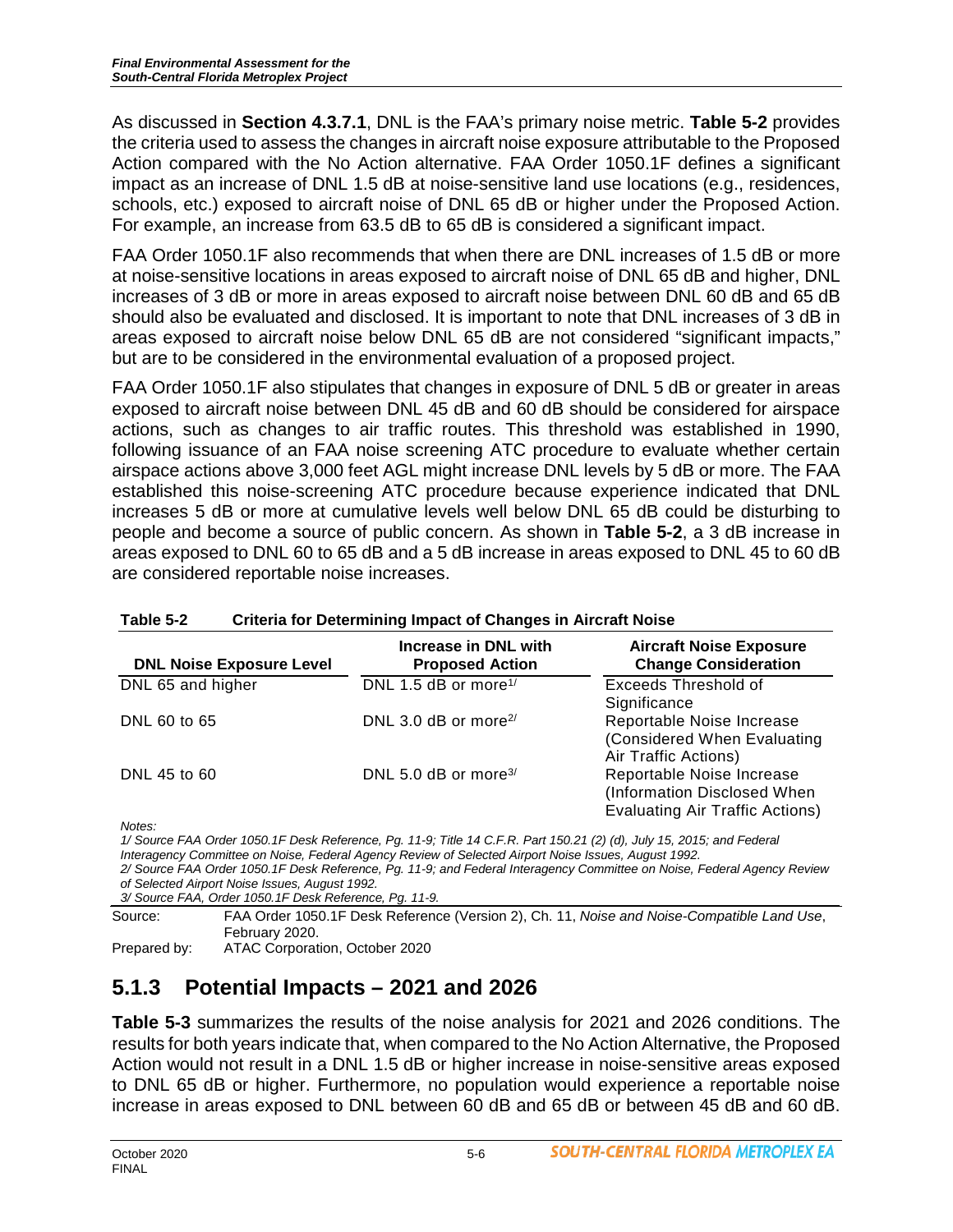These results indicate that Proposed Action would not result in a significant noise exposure impact on population exposed to DNL 65 dB or higher levels under the Proposed Action or produce reportable noise increases in areas exposed to DNL 45 dB to 65 dB.

| <b>DNL Noise Exposure Level</b><br><b>Under the Proposed Action</b> | Increase in DNL with the<br><b>Proposed Action</b> |          | <b>Population Exposed to Noise</b><br>that Exceeds the Threshold |
|---------------------------------------------------------------------|----------------------------------------------------|----------|------------------------------------------------------------------|
|                                                                     |                                                    | 2021     | 2026                                                             |
| DNL 65 and higher                                                   | DNL 1.5 dB or greater                              |          |                                                                  |
| DNL 60 to 65                                                        | DNL 3.0 dB or greater                              |          |                                                                  |
| DNL 45 to 60                                                        | DNL 5.0 dB or greater                              |          |                                                                  |
| $\cdots$ $\sim$<br>$\overline{\phantom{a}}$                         |                                                    | $\cdots$ | $\sim$ $\sim$ $\sim$<br>$\sim$ $\sim$ $\sim$ $\sim$              |

| Table 5-3 | <b>Change in Potential Population Exposed to Aircraft Noise - 2026</b> |
|-----------|------------------------------------------------------------------------|
|           |                                                                        |

Sources: U.S. Census Bureau, 2010 Census (population centroid data), Accessed October 2019; ATAC Corporation, May 2020 (AEDT modeling results). Prepared by: ATAC Corporation, October 2020.

# **5.1.4 Noise Sensitive Uses and Areas**

In addition to disclosing potential noise impacts to residential population, FAA Order 1050.1F requires the FAA to identify and describe noise sensitive uses and areas in the General Study Area. As defined in Paragraph 11-5b(8) of Order 1050.1F, a noise sensitive area is "(a)n area where noise interferes with normal activities associated with its use. Normally, noise sensitive areas include residential, educational, health, and religious structures and sites, and parks, recreational areas, areas with wilderness characteristics, wildlife refuges, and cultural and historical sites." Potential impacts to residential population are discussed in **Section 5.1.3**. Potential impacts to recreational areas, areas with wilderness characteristics, wildlife refuges, and cultural and historical sites are discussed in **Sections 5.5 and 5.6**. A table of all grid point and, where applicable, unique point noise results for the Marjory Stoneman Douglas Wilderness at Everglades National Park can be found in **Table A9** of **Appendix I**. The noise analysis results indicate that the Proposed Action when compared to the No Action alternative would not result in a DNL 1.5 dBA or higher increase to noise sensitive uses or noise sensitive areas in locations exposed to DNL 65 dB or higher. In addition, these resources would not experience reportable noise increases between DNL 60 dB and 65 dB and DNL 45 and 60 dB.

# **5.1.5 Noise-Compatible Land Use**

FAA Order 1050.1F requires that EA documents discuss possible conflicts between the proposed action and the objectives of federal, regional, state, local, and tribal land use plans, policies, and controls for the area concerned. The analysis of potential impacts to noisecompatible land use was focused on changes in aircraft noise exposure resulting from implementing the Proposed Action. FAA Order 1050.1F states, "The compatibility of existing and planned land uses in the vicinity of an airport is usually associated with the extent of the airport's noise impact. If the noise analysis concludes that there is no significant impact, a similar conclusion usually may be drawn with respect to compatible land use." Air traffic actions such as the South-Central Florida Metroplex Project do not result in direct impacts to land usage due to a lack of ground disturbance. Accordingly, the compatible land use analysis relies on changes in aircraft noise exposure between the Proposed Action and the No Action alternative (discussed in **Section 5.1**) as the basis for determining compatible land use impacts within the General Study Area.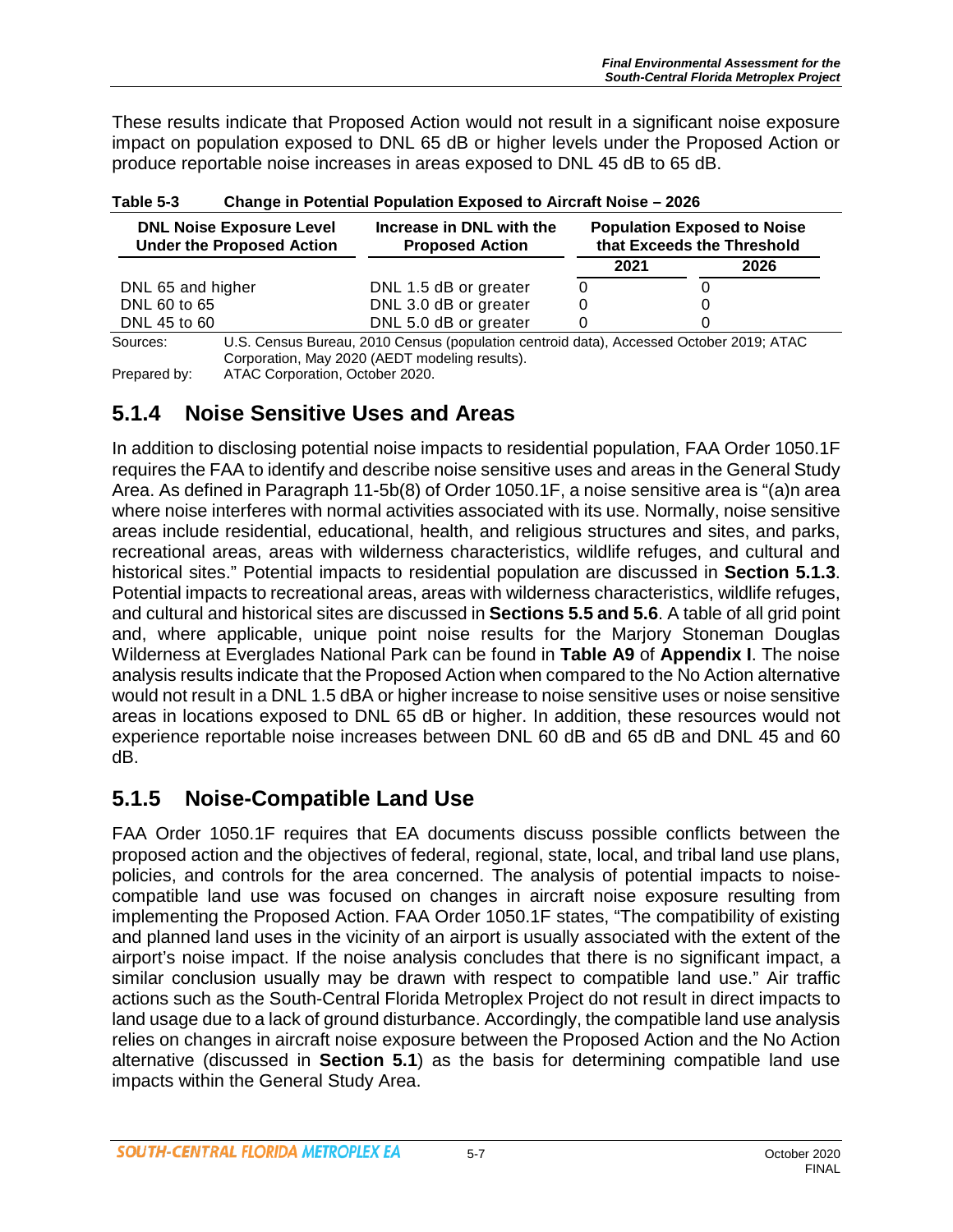#### **5.1.5.1 Potential Impacts – 2021 and 2026**

As stated in **Section 5.1**, the Proposed Action, when compared with the No Action alternative, would not result in changes in aircraft noise exposure in 2021 or 2026 that would exceed the FAA's significance threshold. Likewise, there are no conflicts with federal, regional, state, or local land use plans, policies, or controls. Therefore, the Proposed Action would not result in significant compatible land use impacts.

Under the No Action alternative, there would be no changes to air traffic routing in the General Study Area and no changes in aircraft noise exposure expected to occur in either 2021 or 2026. Therefore, the No Action alternative would not result in significant compatible land use impacts

### **5.2 Air Quality**

This section discusses the analysis of air quality impacts under the Proposed Action and the No Action alternative.

#### **5.2.1 Summary of Impacts**

The Proposed Action would result in a slight increase in emissions when compared to the No Action alternative. However, operational changes likely to result in a change in emissions under the Proposed Action would occur at or above 3,000 feet AGL and are therefore presumed to conform to the applicable state implementation plans (SIPs). For any changes to flight paths below that mixing height, they are also presumed to conform to the SIPs because they are modifications to air-traffic procedures that are designed to enhance operational airspace efficiency.[63](#page-7-0) The slight increase in emissions is expected to have little or no effect on emissions or ground concentrations. Therefore, no significant impacts to air quality would be anticipated.

The No Action alternative would not result in a change in the number of aircraft operations or air traffic routes; therefore, no impacts to air quality would be anticipated.

#### **5.2.2 Methodology**

Air quality modelling for this analysis was conducted from the ground elevation up to where IFR aircraft operate at or below 18,000 feet AGL. Typically, significant air quality impacts would be identified if an action would result in the exceedance of one or more of the NAAQS for any time period analyzed.[64](#page-7-1) Section 176(c) of the *Clean Air Act* requires that federal actions conform to the appropriate SIP in order to attain the air quality goals identified in the CAA. However, a conformity determination is not required if the emissions caused by a federal action would be less than the *de minimis* levels established in regulations issued by EPA.[65](#page-7-2) FAA Order 1050.1F provides that further analysis for NEPA purposes is normally not required where emissions do not exceed the EPA's *de minimis* thresholds.<sup>[66](#page-7-3)</sup> The EPA regulations identify certain actions that would not exceed these thresholds, including ATC

<span id="page-7-1"></span>64 FAA Order *1050.1F Desk Reference (Version 2)*, Section 1 *Air Quality*, February 2020.

<span id="page-7-0"></span> $\overline{a}$ 63 Federal Presumed to Conform Actions under General Conformity, 72 Fed. Reg. 41565 (July 30, 2007).

<span id="page-7-2"></span><sup>65</sup> 40 C.F.R. § 93.153(b).

<span id="page-7-3"></span><sup>66</sup> FAA Order *1050.1F Desk Reference (Version 2)*, Section 1 *Air Quality*, February 2020.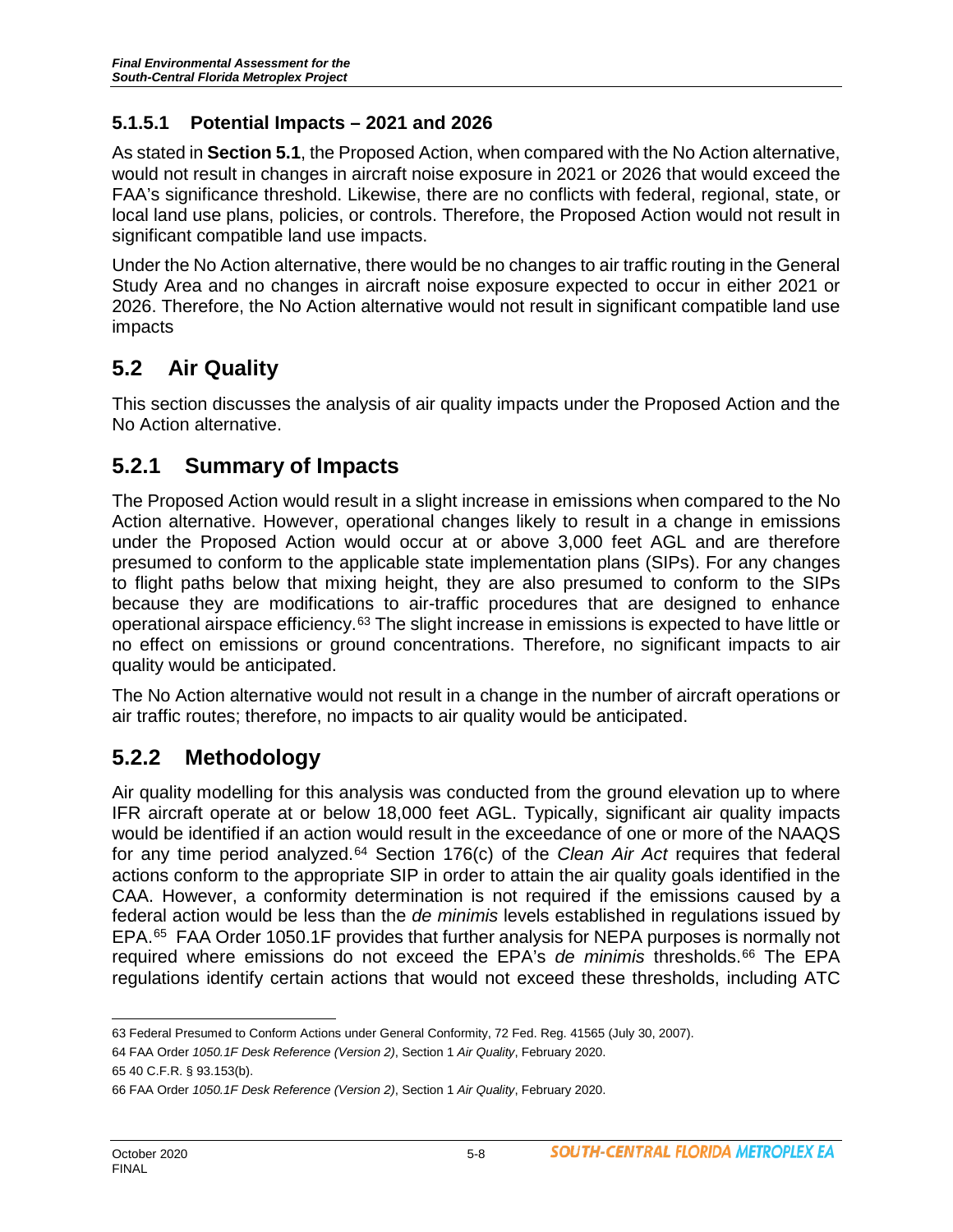activities and adoption of approach, departure, and en route ATC procedures for aircraft operations above the mixing height specified in the applicable SIP (or 3,000 feet AGL in places without an established mixing height). In addition, the EPA regulations allow federal agencies to identify specific actions as "presumed to conform" (PTC) to the applicable SIP.[67](#page-8-0) In a notice published in the Federal Register, the FAA has identified several actions that "will not exceed the applicable *de minimis* emissions levels" and, therefore, are presumed to conform, including ATC activities and adoption of approach, departure, and en route ATC procedures for air operations.[68](#page-8-1) The FAA's PTC notice explains that aircraft emissions above the mixing height do not have an effect on pollution concentrations at ground level. The notice also specifically notes that changes in air traffic ATC procedures above 1,500 feet AGL and below the mixing height "would have little if any effect on emissions and ground concentrations."[69](#page-8-2) Furthermore, "air traffic actions below the mixing height are also presumed to conform when modifications to routes and ATC procedures are designed to enhance operational efficiency (i.e., to reduce delay)."[70](#page-8-3)

# **5.2.3 Potential Impacts – 2021 and 2026**

Under the Proposed Action there would be a slight increase in fuel burn (0.46 percent in 2021 and 0.43 percent in 2026) when compared to the No Action alternative. While increased fuel burn corresponds with an increase in emissions, operational changes likely to result in a change in emissions would occur at or above 3,000 feet AGL and are presumed to conform to the applicable state implementation plan (SIP). For any changes to flight paths below that mixing height, they are also presumed to conform to the SIP because they are modifications to air-traffic procedures that are designed to enhance operational airspace efficiency. Thus, no further air quality analysis is necessary, a conformity determination is not required, and the Proposed Action would not result in a significant impact to air quality. The No Action alternative would not result in a change in the number of aircraft operations or air traffic routes; therefore, no impacts to air quality would be anticipated.

# **5.3 Wildlife (Avian and Bat Species) and Migratory Birds**

This section discusses the analysis of potential impacts to avian and bat species under the Proposed Action and the No Action alternative.

# **5.3.1 Summary of Impacts**

The greatest potential for impacts to wildlife species would result from strikes on avian and bat species at altitudes below 3,000 feet AGL. Changes to flight paths under the Proposed Action would primarily occur at or above 3,000 feet AGL. Therefore, the Proposed Action would not result in significant impacts to avian and bat species when compared with the No Action alternative.

<span id="page-8-0"></span> $\overline{a}$ 67 *Id*. at 93.153(f).

<span id="page-8-3"></span><span id="page-8-2"></span><span id="page-8-1"></span><sup>68</sup> Federal Presumed to Conform Actions under General Conformity, 72 Fed. Reg. 41565 (July 30, 2007). 69 *Id.* 70 *Id.*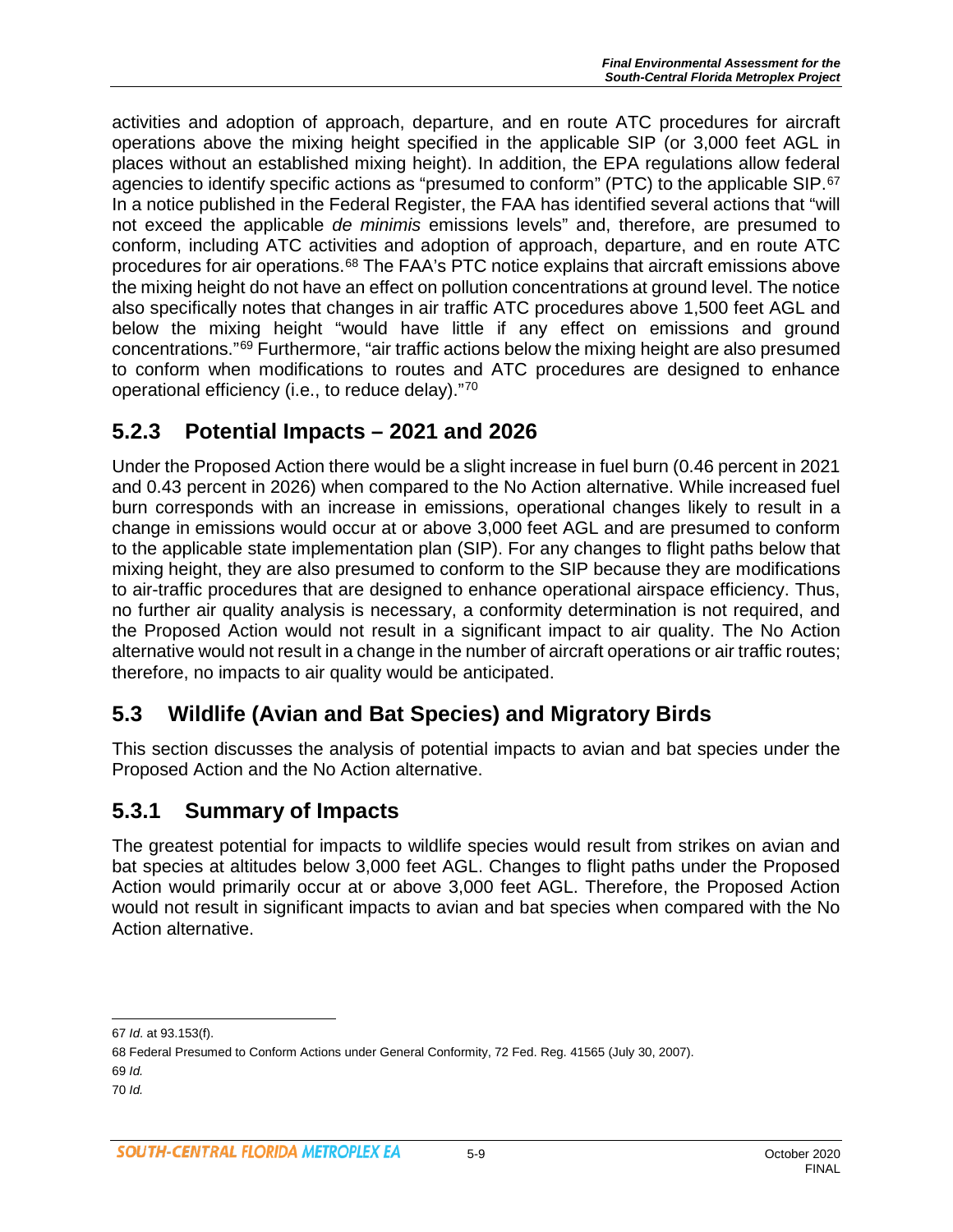The No Action alternative would not involve changes to air traffic flows, land acquisition, construction, or other ground-disturbing activities. Therefore, the No Action alternative would not result in significant impacts to avian or bat species.

# **5.3.2 Methodology**

The FAA's *Wildlife Strike Database*[71](#page-9-0) and an accompanying annual wildlife strike compendium[72](#page-9-1) is the best information available for assessing potential impacts of aircraft on wildlife. Strike reports over the period 1990-2018 are aggregated nationally as well as for individual airports are available from the database and compendium to understand existing conditions. Strike reports are comparable to known information on the presence of specific species of concern to corroborate the reports.

This analysis involved a review of wildlife strike reports<sup>[73](#page-9-2)</sup> for the Study Airports under both the Proposed Action and the No Action alternatives, and an evaluation of the potential for the presence of federal- and state-listed threatened and endangered species (i.e., special-status species) within the General Study Area. The FAA compared modifications in flight ATC procedures to the occurrence of special-status species to qualitatively assess the likelihood of whether wildlife strikes might change under the Proposed Action.

# **5.3.3 Potential Impacts – 2021 and 2026**

A significant impact would likely occur if the Proposed Action were to jeopardize the existence of special-status species or result in destroying or adversely modifying critical habitat in the General Study Area. Changes to flight paths under the Proposed Action would primarily occur at or above 3,000 feet AGL, thus there is no potential for these effects in the General Study Area. Accordingly, the analysis is focused on the potential for significant impacts to species resulting from increased wildlife strikes with aircraft.

Since 1990, the FAA has compiled pilot and airport reports of wildlife strikes with aircraft. Within the most recent comprehensive reporting period of 1990 through 2018, 209,950 wildlife strikes were reported nationally, and in 2018, birds were involved in 94.7 percent of the reported strikes, while bats were involved in 3.2 percent.<sup>[74](#page-9-3)</sup> From 1990 through 2018, about 41 percent of bird strikes with commercial aircraft occurred when the aircraft was at ground level, 71 percent occurred at less than 500 feet AGL, and 92 percent occurred at or below 3,500 feet AGL.[75](#page-9-4) About one percent of bird strikes occurred above 9,500 feet AGL. Above 500 feet AGL, the number of reported strikes declined consistently by 34 percent for each 1,000-foot gain in height. The Wildlife Strike Database reports that of identified species, waterfowl, gulls, and raptors are the species groups of birds with the most damaging strikes.<sup>[76](#page-9-5)</sup>

<span id="page-9-0"></span> $\overline{a}$ 71 U.S. Department of Transportation, Federal Aviation Administration, *FAA Wildlife Strike Database* [https://wildlife.faa.gov/search (Accessed March 2020)].

<span id="page-9-1"></span><sup>72</sup> U.S. Department of Transportation, Federal Aviation Administration, and U.S. Department of Agriculture Wildlife Services. *Wildlife Strikes to Civil Aircraft in the United States 1990-2018*. July 2019.

<span id="page-9-2"></span><sup>73</sup> U.S. Department of Transportation, Federal Aviation Administration, *FAA Wildlife Strike Database* [https://wildlife.faa.gov/search (Accessed March 2020)].

<span id="page-9-3"></span><sup>74</sup> U.S. Department of Transportation, Federal Aviation Administration, and U.S. Department of Agriculture Wildlife Services. *Wildlife Strikes to Civil Aircraft in the United States 1990-2018*. July 2019.

<span id="page-9-4"></span><sup>75</sup> *Id.*

<span id="page-9-5"></span><sup>76</sup> *Id.*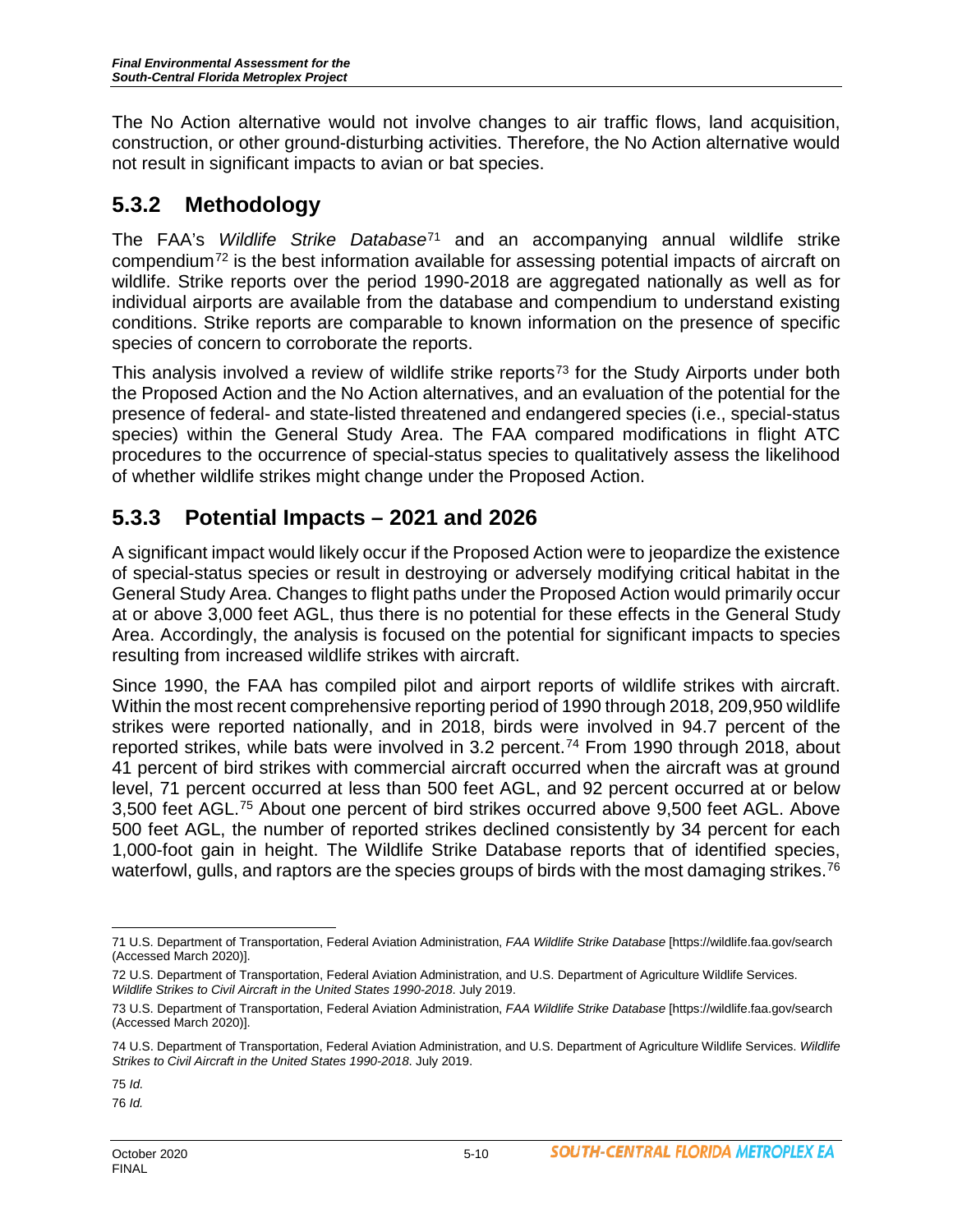**Table 5-3** (Identified Species) and **Table 5-4** (Unknown Species) provides a summary of wildlife strikes reported for the Study Airports between January 1, 1990 and March 1, 2020. In total, 9,415 reported strikes (96.33 percent of all strike records) occurred at altitudes below 3,000 feet AGL, which is slightly higher than the US average 1990-2020.

The *Migratory Bird Treaty Act (MBTA) of 1918* (16 U.S.C. §§ 703–712) protects all the bird species identified in these reports. Furthermore, federal and state laws protect listed endangered and threatened species. In **Chapter 4**, **Table 4-3** identifies the federally-listed bird or bat species and **Table 4-4** identifies state listed bird or bat species believed to occur or known to occur in counties in the General Study Area.

The number of aircraft operations under the Proposed Action and No Action alternatives would be the same. Therefore, the assessment of the potential impacts focuses on changes to flight paths and the potential for impact due to wildlife strikes. Combining **Table 5-3** and **Table 5-4** results, 3.67 percent of bird/bat strikes occurred at altitudes above 3,000 feet AGL. The substantial decline in the number of strikes reported above 3,000 feet AGL indicates that there is less likelihood of bird/bat strikes at these altitudes. Under the Proposed Action, changes to proposed flight paths would primarily occur at or above 3,000 feet AGL and no significant changes to arrival and departure corridors below 3,000 feet AGL would be expected. Therefore, no significant impacts to bird or bat species would be anticipated.

The No Action alternative would not involve changes to air traffic flows, land acquisition, construction, or other ground-disturbing activities. Therefore, no impacts to avian or bat species would occur.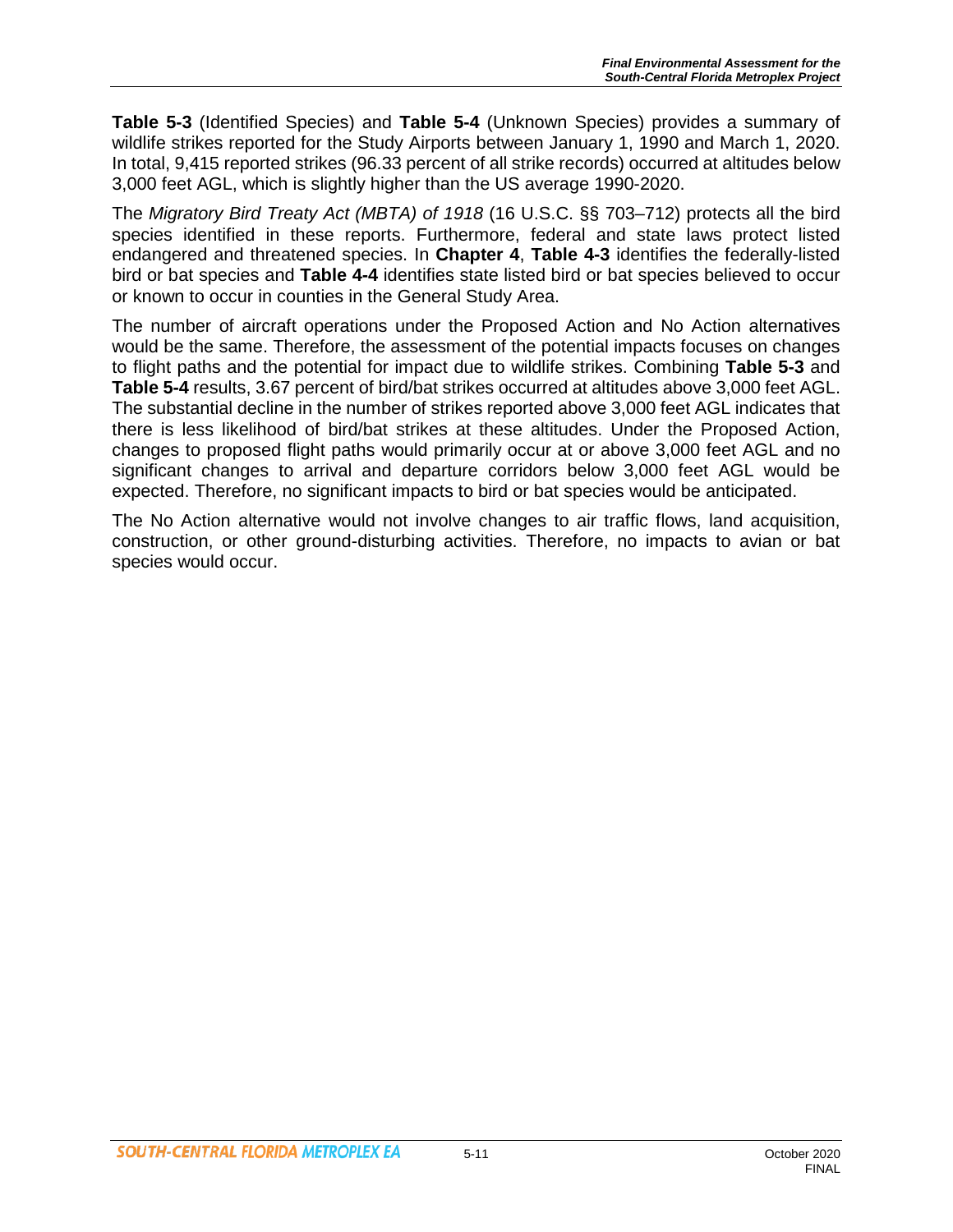|                                     |                |            | >3,000 ft. AGL  |                 |              |
|-------------------------------------|----------------|------------|-----------------|-----------------|--------------|
|                                     |                | ≤3,000 ft. | to ≤ 10,000 ft. |                 |              |
| <b>Type of Strike</b>               | <b>Airport</b> | <b>AGL</b> | <b>AGL</b>      | >10,000 ft. AGL | <b>Total</b> |
| <b>Identified Bird</b>              | FLL            | 1050       | 4               | 0               | 1,054        |
| or Bat Species                      | <b>MCO</b>     | 1,396      | 8               | 0               | 1,404        |
|                                     | MIA            | 418        | 4               | 3               | 425          |
|                                     | PBI            | 170        | $\mathbf 0$     | $\overline{2}$  | 172          |
|                                     | TPA            | 619        | 6               | 0               | 625          |
|                                     | 07FA           | 1          | $\Omega$        | $\mathbf 0$     |              |
|                                     | <b>BCT</b>     | 17         | 0               | 0               | 17           |
|                                     | <b>FXE</b>     | 120        | $\Omega$        | 0               | 120          |
|                                     | <b>ISM</b>     | 41         | $\Omega$        | 0               | 41           |
|                                     | LAL            | 70         | $\mathbf 0$     | 0               | 70           |
|                                     | LEE            | 3          | 0               | 0               | 3            |
|                                     | <b>MLB</b>     | 103        | $\mathbf 0$     | 0               | 103          |
|                                     | OPF            | 30         | $\mathbf 0$     | 0               | 30           |
|                                     | ORL            | 102        | $\Omega$        | 0               | 102          |
|                                     | <b>PGD</b>     | 132        | $\mathbf 0$     | 0               | 132          |
|                                     | <b>PIE</b>     | 234        |                 | 0               | 235          |
|                                     | <b>SFB</b>     | 427        |                 | 0               | 428          |
|                                     | <b>SRQ</b>     | 577        | 0               | 0               | 577          |
|                                     | <b>SUA</b>     | 8          | $\mathbf 0$     | 0               | 8            |
|                                     | TMB            | 19         | 0               | 0               | 19           |
|                                     | <b>VNC</b>     | 9          | $\Omega$        | $\mathbf 0$     | 9            |
| <b>Identified Total</b>             |                | 5,546      | 24              | 5               | 5,575        |
| <b>Identified Percentage</b><br>--- |                | 99.48%     | 0.43%           | 0.09%           | 100%         |

#### **Table 5-3 Identified Bird/Bat Species Strikes by Altitude (1990 – 2020)**

*NOTES: Unknown altitudes (left blank in database) were assumed at or below 3,000 feet AGL except where relevant data indicated otherwise. Terrestrial mammals and reptiles were excluded from the above counts where reported.*

Source: U.S. Department of Transportation, Federal Aviation Administration, *FAA Wildlife Strike Database* [https://wildlife.faa.gov/search (Accessed March 2020)].

Prepared by: ATAC Corporation, March 2020.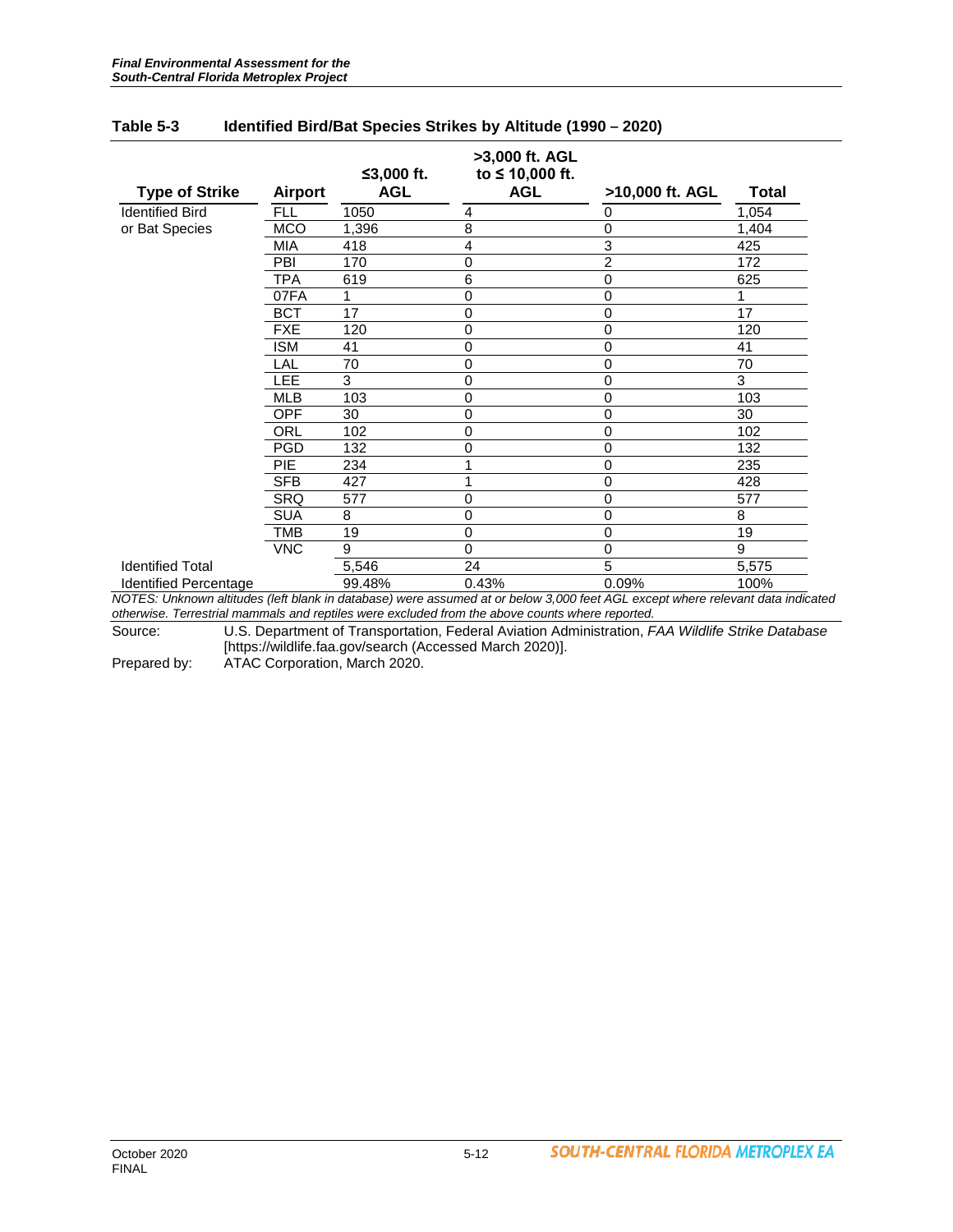| <b>Type of Strike</b> | <b>Airport</b> | ≤3,000 ft. AGL | >3,000 ft. AGL to<br>≤ 10,000 ft. AGL | >10,000 ft. AGL | <b>Total</b>   |
|-----------------------|----------------|----------------|---------------------------------------|-----------------|----------------|
| Unknown Bird          | <b>FLL</b>     | 482            | 53                                    | 8               | 543            |
| Or Bat Species        | <b>MCO</b>     | 1,199          | 70                                    | 14              | 1,283          |
|                       | MIA            | 641            | 78                                    | 22              | 741            |
|                       | PBI            | 224            | 7                                     | 5               | 236            |
|                       | TPA            | 460            | 41                                    | 7               | 508            |
|                       | 07FA           | 3              | 0                                     | $\mathbf 0$     | 3              |
|                       | <b>BCT</b>     | 4              | 2                                     | $\mathbf 0$     | 6              |
|                       | <b>FXE</b>     | 68             |                                       | $\mathbf 0$     | 69             |
|                       | <b>ISM</b>     | 13             | 1                                     | $\mathbf 0$     | 14             |
|                       | LAL            | 12             | 1                                     | $\mathbf 0$     | 13             |
|                       | LEE            | 7              | 0                                     | $\mathbf 0$     | 7              |
|                       | <b>MLB</b>     | 72             | 3                                     | $\overline{c}$  | 77             |
|                       | <b>OPF</b>     | 38             | 0                                     | $\mathbf 0$     | 38             |
|                       | ORL            | 72             | 0                                     | 1               | 73             |
|                       | <b>PGD</b>     | 48             | 0                                     | 1               | 49             |
|                       | <b>PIE</b>     | 165            | 3                                     | 0               | 168            |
|                       | <b>SFB</b>     | 232            | 7                                     | 0               | 239            |
|                       | SRQ            | 82             | 0                                     | $\overline{2}$  | 84             |
|                       | <b>SUA</b>     | 9              |                                       | 0               | 10             |
|                       | TMB            | 36             | 0                                     | $\mathbf 0$     | 36             |
|                       | <b>VNC</b>     | $\overline{2}$ | 0                                     | $\Omega$        | $\overline{2}$ |
| Unknown Total         |                | 3,869          | 268                                   | 62              | 4,199          |
| Unknown Percentage    |                | 92.14%         | 6.38%                                 | 1.48%           | 100%           |

#### **Table 5-4 Unknown Bird/Bat Species Strikes by Altitude (1990 – 2020)**

*NOTES: Unknown altitudes (left blank in database) were assumed at or below 3,000 feet AGL except where relevant data indicated otherwise. Terrestrial mammals and reptiles, where reported, were excluded from the above counts.*

Source: U.S. Department of Transportation, Federal Aviation Administration, *FAA Wildlife Strike Database* [https://wildlife.faa.gov/search (Accessed March 2020)].

Prepared by: ATAC Corporation, March 2020.

#### **5.4 Climate**

This section discusses greenhouse gas (GHG) emissions and effects to the climate as they relate to the Proposed Action and the No Action alternative.

#### **5.4.1 Summary of Impacts**

Although fuel burn would increase slightly under the Proposed Action as compared to the No Action alternative, no significant impacts to the climate would be anticipated.

The No Action alternative would not result in a change in the number of aircraft operations or air traffic routes; therefore, no impacts to climate would be anticipated.

#### **5.4.2 Methodology**

In accordance with FAA guidance, estimated  $CO<sub>2</sub>$  emissions were calculated from the amount of fuel burned under the No Action alternative and the Proposed Action in 2021 and 2026 (see **Section 5.7**). The resulting  $CO<sub>2</sub>$  emissions were then reported as  $CO<sub>2</sub>e$ .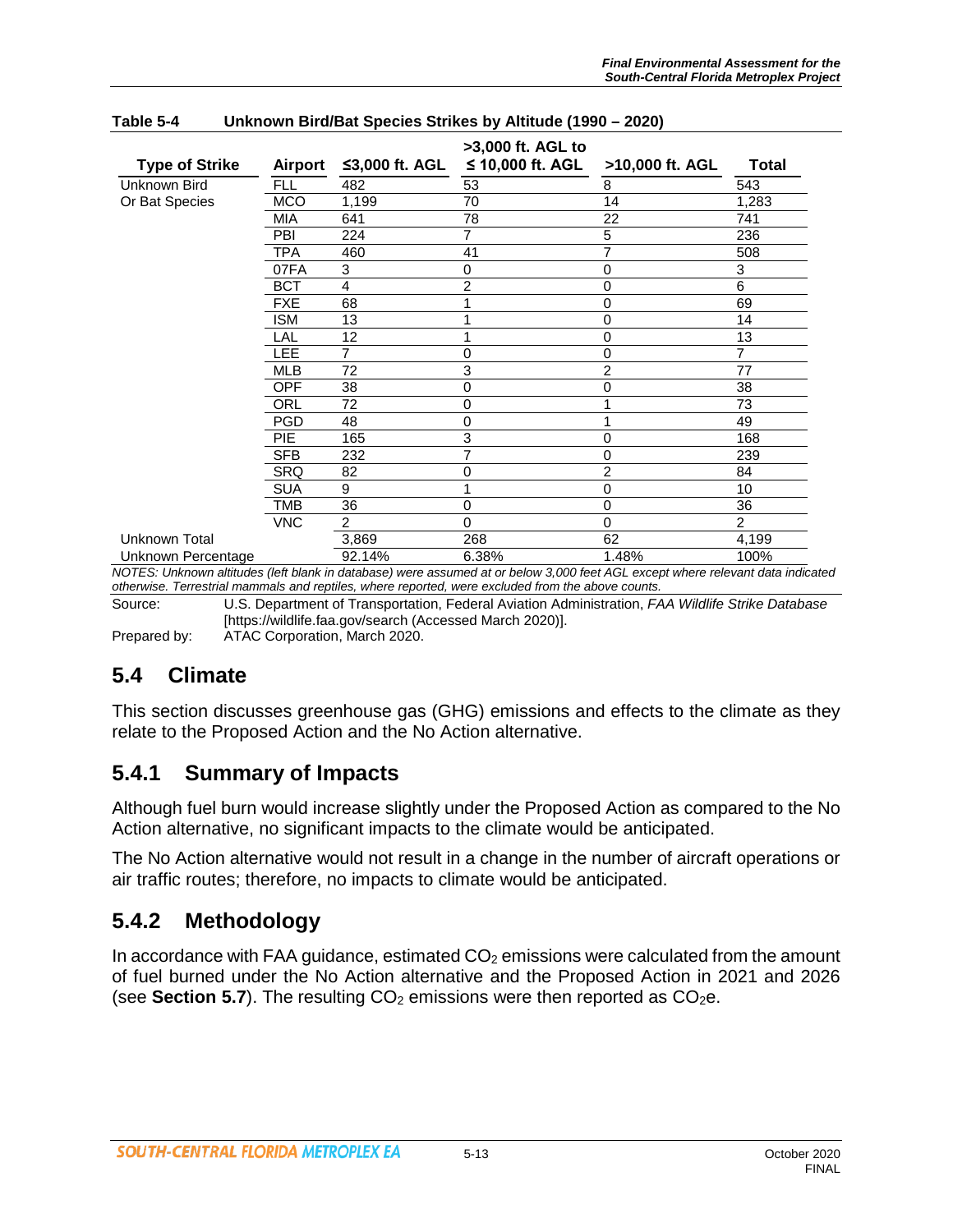# **5.4.3 Potential Impacts – 2021 and 2026**

**Table 5-5** shows project-related CO<sub>2</sub>e emissions that would comprise an increase of less than .000000009983 percent of U.S.-based greenhouse gas emissions as reported for 2017 when compared to the Proposed Action.<sup>[77](#page-13-0)</sup>

|                                  |                                                     | 2021             |                        |                  | 2026                   |  |  |
|----------------------------------|-----------------------------------------------------|------------------|------------------------|------------------|------------------------|--|--|
|                                  |                                                     | <b>No Action</b> | <b>Proposed Action</b> | <b>No Action</b> | <b>Proposed Action</b> |  |  |
| CO <sub>2</sub> e Emissions (MT) |                                                     | 11,879.65        | 11,934.17              | 13,236.85        | 13,294.15              |  |  |
| Volume Change (MT)               |                                                     |                  | 54.52                  |                  | 57.30                  |  |  |
|                                  | (Proposed Action – No Action)                       |                  | 0.46%                  |                  | 0.43%                  |  |  |
|                                  | Note: $CO2e = Carbon Divide Equivalent$             |                  |                        |                  |                        |  |  |
| Source:                          | ATAC Corporation, May 2020 (AEDT modeling results). |                  |                        |                  |                        |  |  |
| Prepared by:                     | ATAC Corporation, May 2020.                         |                  |                        |                  |                        |  |  |

**Table 5-5 CO2e Emissions – 2021 and 2026**

# **5.5 Department of Transportation Act, Section 4(f) Resources**

This section discusses potential impacts to Department of Transportation (DOT) Act, Section 4(f) Resources. **Exhibits 4-3 and 4-4** depicts Section 4(f) resources within the General Study Area as described in **Section 4.3.4**.

# **5.5.1 Summary of Impacts**

Evaluating potential impacts to Section 4(f) resources focuses on changes in aircraft noise exposure resulting from implementing the Proposed Action. The FAA's aircraft noise exposure analysis indicates that the Proposed Action would not substantially change the noise environment at any Section 4(f) resource identified within the General Study Area when compared with the No Action alternative. Furthermore, any changes in aircraft traffic patterns would occur at altitudes and distances from viewers that would not substantially impair the view or setting of Section 4(f) resources. Therefore, no constructive use of a Section 4(f) resource associated with the Proposed Action would occur, and no impacts would be anticipated.

Under the No Action alternative, no changes in air traffic routes in the General Study Area would occur. Therefore, no changes to aircraft noise exposure or aircraft overflight patterns would occur over Section 4(f) resources, and no impacts would be anticipated.

# **5.5.2 Methodology**

The FAA evaluates potential effects on Section 4(f) resources in terms of both direct impacts (i.e., physical use) and indirect impacts (i.e., constructive use). A direct impact would occur as a result of land acquisition, construction, or other ground-disturbing activities that would result in physical use of all or a portion of a Section 4(f) property. As land acquisition, construction, or other ground-disturbing activities would not occur under either the Proposed Action or the No Action alternative, neither alternative would have the potential to cause a direct impact to a Section 4(f) resource. Therefore, analysis of potential impacts to Section 4(f) resources is limited to identifying indirect impacts resulting from constructive use. A

<span id="page-13-0"></span> $\overline{a}$ 77 U.S. Environmental Protection Agency (EPA), *Fast Facts 1990-2017 National Level U.S. Greenhouse Gas Inventory*. April 2019. 5,742.6 million Metric Tons of CO2e are reported for all sources and sinks.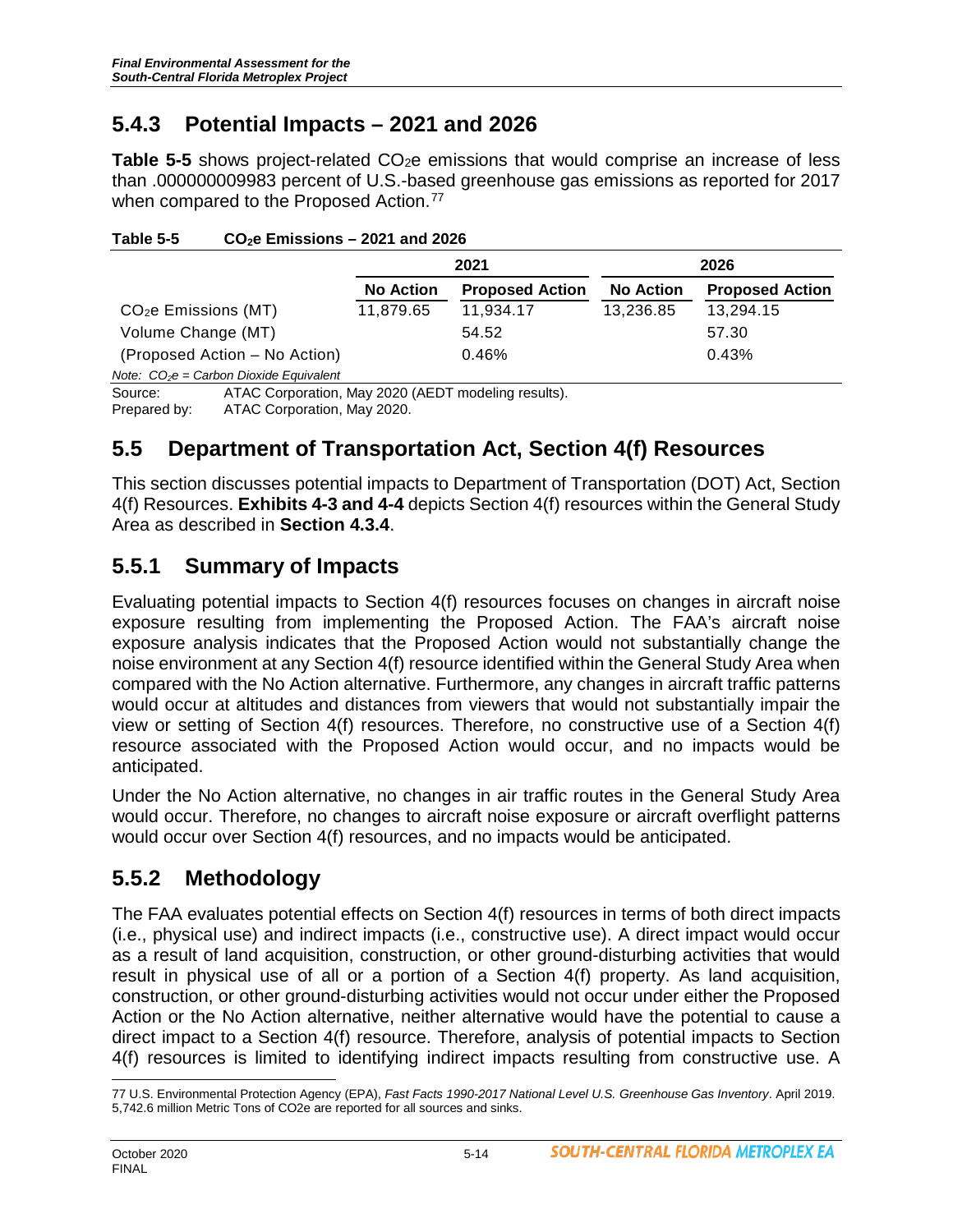constructive use of a Section 4(f) resource would occur if there were a substantial impairment of the resource to the degree that the activities, features, or attributes of the site that contribute to its significance or enjoyment are substantially diminished. This could occur as a result of both visual and noise impacts. Concerning aircraft noise, a constructive use would occur if noise levels substantially impair the resource. Refer to **Section 5.9**, *Visual Impacts*, regarding potential visual impacts within the General Study Area.

Noise exposure levels were calculated for grid points placed at Section 4(f) properties. A list of the resources evaluated is provided in **Appendix I**. The analysis of potential impacts to Section 4(f) resources considered whether these properties would experience a significant noise increase, when comparing the Proposed Action with the No Action alternative, using the applicable thresholds shown in **Table 5-2**.

FAA Order 1050.1F identifies additional factors in deciding whether to apply the thresholds listed above to determine the significance of noise impacts on Section 4(f) resources. If a reportable noise increase were to occur, the Section 4(f) properties would be evaluated further to determine if the project-related effects would constitute a constructive use. Further evaluation can include identifying the specific attributes for which the property is managed (e.g., for traditional recreational uses or where other noise is very low and a quiet setting is a generally recognized purpose and attribute).

In cases where Land and Water Conservation Fund Act (LWCF)<sup>[78](#page-14-0)</sup> resources are "used" by a transportation project, FAA Order 1050.1F stipulates that replacement satisfactory to the Secretary of the Interior is required for recreation lands aided by the Department of Interior's LWCF. Therefore, these resources are considered as part of the Section 4(f) impact analysis process.

# **5.5.3 Potential Impacts – 2021 and 2026**

As stated in **Section 5.1**, the Proposed Action, when compared with the No Action alternative, would not result in changes in aircraft noise exposure in 2021 or 2026 that would exceed the FAA's significance threshold. Noise analysis results for Section 4(f) properties located within the General Study Area can be found in **Appendix I**. As stated in **Section 5.9**, the Proposed Action, when compared with the No Action alternative, would not cause a significant visual impact in 2021 or 2026. Any changes in aircraft traffic patterns would occur at altitudes and distances from viewers that would not substantially impair the view or setting of the Section 4(f) resources. Therefore, the Proposed Action would not result in potential impacts to Section 4(f) resources from a visual impact perspective.

For the 4(f), Historic, and Cultural Resource areas, including but not limited to National Park Service units such as the Marjory Stoneman Douglas Wilderness at Everglades National Park, in 2021 or 2026 the Proposed Action would not result in a DNL 1.5 dB increase or decrease in areas exposed to DNL of 65 dB and higher, nor would it result in a reportable noise increase or decrease of DNL 3.0 dB in areas exposed to DNL 60 dB to 65 dB compared with the 2021 or 2026 No Action alternative. Additionally, the Proposed Action would not result in a DNL 5 dB increase or decrease in areas exposed to DNL between 45 dB and 60 dB compared with the 2021 or 2026 No Action alternative. Therefore, the No Action alternative would not result in potential impacts to Section 4(f) resources.

<span id="page-14-0"></span> $\overline{a}$ 7816 U.S.C. §§ 460l-4, et seq.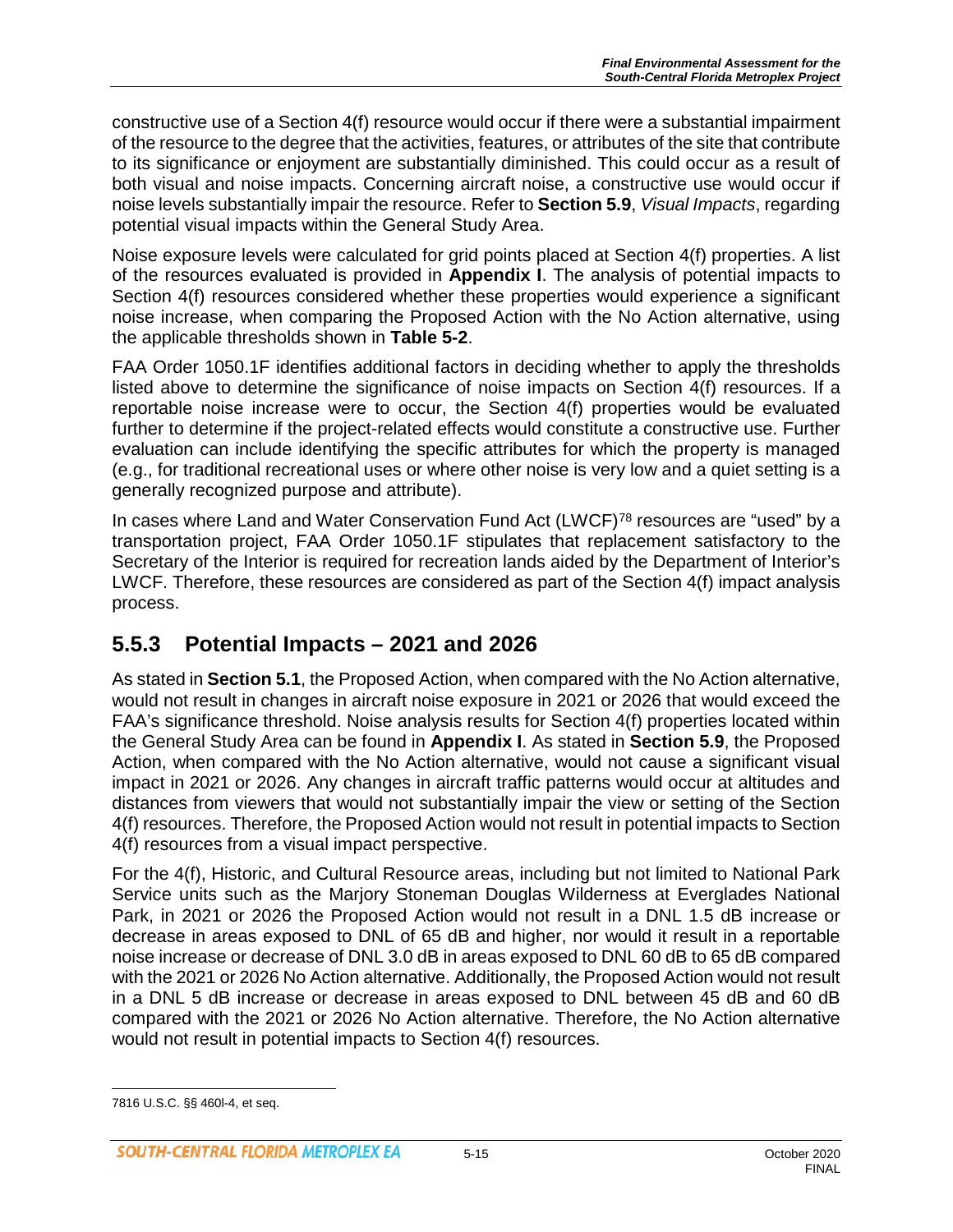# **5.6 Historic and Cultural Resources**

This section discusses the analysis of impacts to historic properties under the Proposed Action and No Action alternatives. **Section 4.3.5** provides information on historic properties within the General Study Area. The FAA initiated consultation with the State Historic Preservation Officer (SHPO) for the State of Florida in May 2020, in accordance with Section 106 of the *National Historic Preservation Act of 1966* (16 U.S.C. § 470 *et seq*.) and the implementing regulations at 36 C.F.R. Part 800. This effort concluded on September 18, 2020 with a determination of no adverse effects by the Florida SHPO for the proposed undertaking. There are recognized on-tribal or off-tribal<sup>[79](#page-15-0)</sup> lands located within the General Study Area based on readily available data. Tribal Historic Preservation Officers (THPOs) were contacted as part of the Section 106 process as a means of initiating government-to-government consultation regarding any concerns related to the South-Central Florida Metroplex Project that uniquely or significantly affect Tribal interests. Tribal Historic Preservation Officers did not request further consultation. Further documentation of government-to-government communication is available in **Appendix A**.

# **5.6.1 Summary of Impacts**

The aircraft noise exposure analysis indicates that there would be no significant noise impact to the environment at any historic properties under the Proposed Action compared with the No Action alternative. The Proposed Action would not directly or indirectly change the characteristics qualifying or potentially qualifying a historic resource for inclusion in or its eligibility for the NRHP. Therefore, no adverse effect on historic properties under the Proposed Action would be anticipated for 2021 or 2026, nor would there be any visual impacts at historic properties under the Proposed Action.

Under the No Action alternative, no changes to air traffic routes in the South-Central Florida Metroplex would occur in either 2021 or 2026 and no reportable or significant changes to aircraft noise exposure or changes in aircraft overflight or flight patterns over historic properties would be anticipated. Therefore, no adverse effect on historic properties under the No Action alternative would be anticipated for 2021 or 2026, nor would there be any visual impacts at historic properties under the No Action alternative.

# **5.6.2 Methodology**

The *National Historic Preservation Act of 1966* requires the FAA to consider the effects of its undertakings on properties listed or eligible for listing in the National Register of Historic Places (i.e., National Register). In assessing whether an undertaking, such as the Proposed Action, affects a property listed or eligible for listing on the National Register, the FAA must consider both direct and indirect effects. An adverse effect is found when an undertaking may alter, directly or indirectly, any of the characteristics of a historic property that qualify the property for inclusion in the National Register in a manner that would diminish the integrity of the property's location, design, setting, materials, workmanship, feeling, or association.

<span id="page-15-0"></span> $\overline{a}$ 79 "Off-Tribal" lands may include Protected Tribal Resources or Native American sacred sites. Areas related to the Brighton, Miccosukee, Immokalee, Big Cypress, Hollywood (Dania), Seminole, Tampa, and Fort Pierce areas are areas identified by the Bureau of Indian Affairs [https://biamaps.doi.gov/indianlands/ (Accessed March 10, 2020)].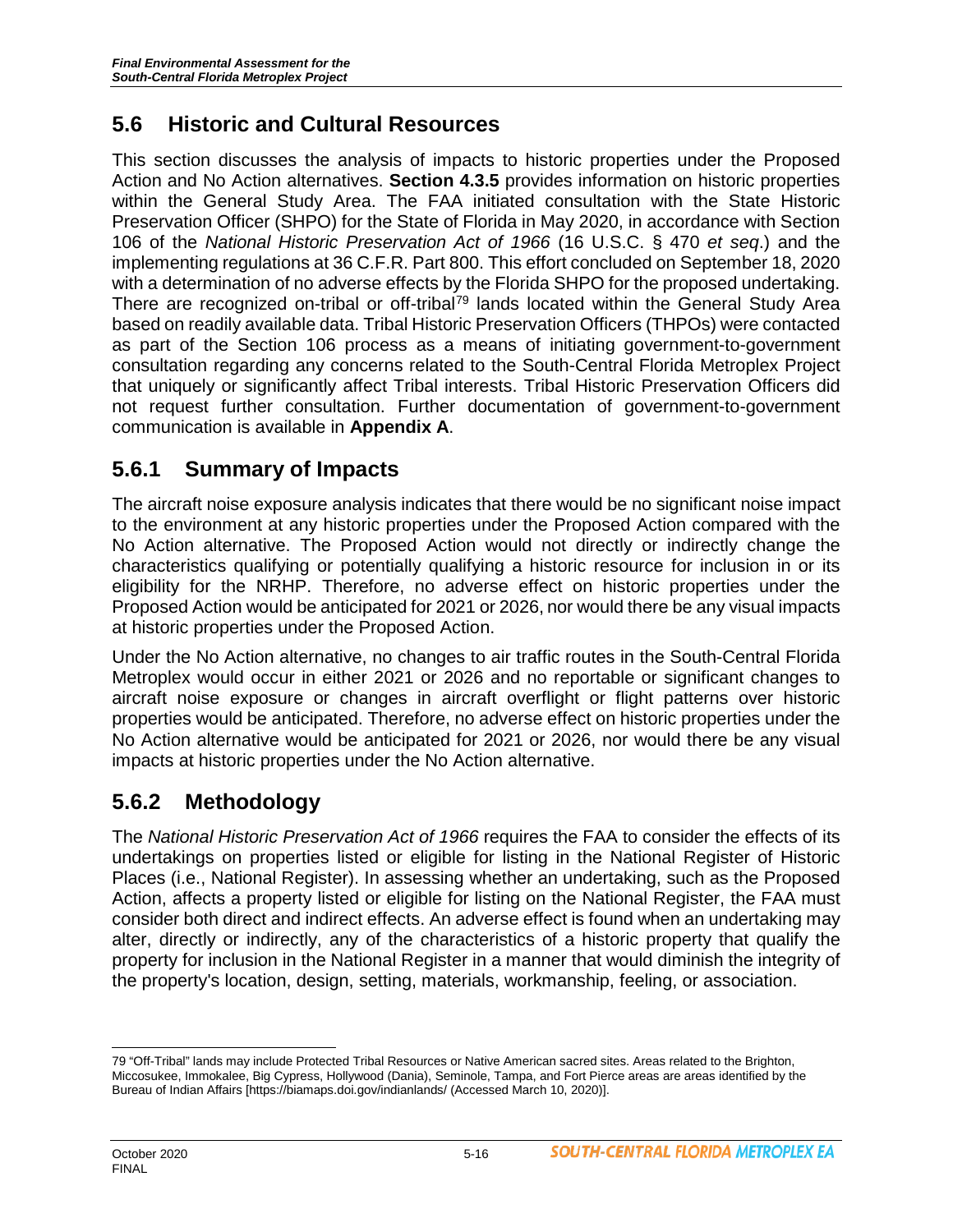Federal regulations define an area of potential effect (APE) as the geographic area or areas within which an undertaking may directly or indirectly cause alterations in the character or use of historic properties, if any such properties exist. The APE is influenced by the scale and nature of an undertaking and may be different for different kinds of effects caused by the undertaking.<sup>[80](#page-16-0)</sup> Direct effects generally occur at the time and place of the proposed action. An APE has been defined for the South-Central Florida Metroplex Project to assess the potential direct and indirect effects of the Proposed Action on historic properties.

For purposes of this analysis, the APE is the same geographic area and boundary as the General Study Area. **Exhibits 4-5 and 4-6** in **Section 4.3.4** shows analysis points for cultural and historic properties listed and eligible for listing on the National Register that are found within the General Study Area. These analysis points are combined with the 4(f) resource points in **Exhibits 4-5 and 4-6**.

All historic and cultural resources identified within the APE require further evaluation by the FAA to determine if the property may experience a potential adverse effect. Therefore, noise exposure levels at points representing historic properties listed on the National Register were calculated for purposes of determining potential adverse effects. In addition, noise exposure results for the uniform grid points (located at 0.5 NM intervals throughout the General Study Area) were evaluated for purposes of identifying potential adverse effects to historic properties that are eligible but may not be listed on the National Register. In the event that a significant or reportable noise increase was identified at one of these grid points, the surrounding area would be examined for the presence of eligible-to-be-listed historic properties.

The analysis of potential impacts to historic and cultural resources considers whether these properties would experience a significant noise increase, when comparing the Proposed Action with the No Action alternative, using the applicable thresholds shown in **Table 5-2**. Properties exposed to DNL 65 dB or higher under the Proposed Action and an increase of DNL 1.5 dB or higher may be considered to be potentially adversely affected by the project. Formal consultation with the appropriate SHPO/THPO would be conducted to confirm this determination. If reportable increases in noise are detected for properties exposed to DNL between DNL 45 dB and lower than 65 dB, the FAA would consider further whether the increase would result in an adverse effect on historic properties. If the noise analysis indicates a reportable change for the resources, further research and/or survey on the subject property may be conducted to determine if the reportable increase would diminish the integrity of a property's setting for which the setting contributes to historical or cultural significance.

# **5.6.3 Potential Impacts – 2021 and 2026**

As stated in **Section 5.1**, when compared with the No Action alternative, the Proposed Action would not result in changes in aircraft noise exposure in 2021 or 2026 that would exceed FAA's significance threshold for noise. Therefore, the Proposed Action would not result in an adverse effect to historic properties or cultural resources. Noise analysis results for historic properties or cultural resources located within the General Study Area can be found in the **Appendix I**. A table of all grid point and, where applicable, unique point noise results for the Marjory Stoneman Douglas Wilderness at Everglades National Park can be found in **Table A9** to **Appendix I**.

 $\overline{a}$ 

<span id="page-16-0"></span><sup>80</sup> 36 CFR 800.16(d)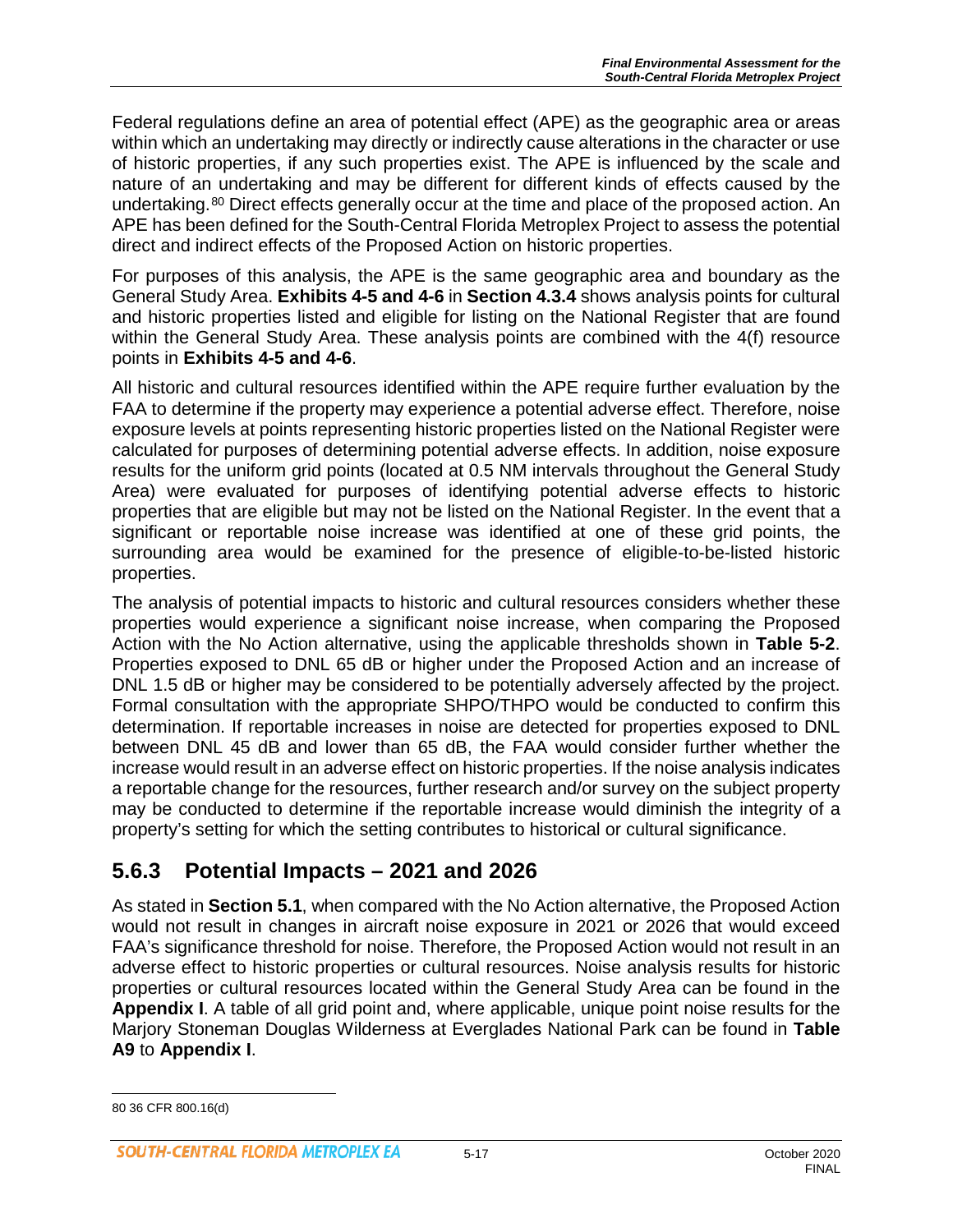Under the No Action alternative no changes to air traffic routes in the South-Central Florida Metroplex would occur in either 2021 or 2026, and no adverse effects related to changes in aircraft noise exposure would be anticipated. Therefore, the No Action alternative would not result in impacts to historic or cultural resources.

# **5.7 Energy Supply (Aircraft Fuel)**

This section discusses whether changes in the movement of aircraft would result in measurable effects on local energy supplies under the Proposed Action and the No Action alternative.

# **5.7.1 Summary of Impacts**

In comparison to the No Action alternative, the Proposed Action would result in a relatively small increase in aircraft fuel burned: 0.46 percent increase in 2021 and 0.43 percent increase in 2026. These increases would not be expected to affect local aircraft fuel supplies. Therefore, no significant impacts to energy supply would be anticipated.

The No Action alternative would not involve changes to air traffic flows, construction, or other ground-disturbing activities. Therefore, the No Action alternative would not result in the depletion of local energy supply.

# **5.7.2 Methodology**

The Proposed Action would not change the number of aircraft operations relative to the No Action alternative, but it would involve changes to air traffic flows during the departure, descent, and approach phases of flight. These changes affect both the route an aircraft may follow as well as its climb-out and descent profiles. This in turn may directly affect aircraft fuel burn. Aircraft fuel burn is considered a proxy for determining whether the Proposed Action would have a measurable effect on local energy supplies when compared with the No Action alternative.

In addition to calculating aircraft noise exposure, the FAA's AEDT model calculates aircraftrelated fuel burn (e.g., AAD flight schedules, flight tracks, and runway use). See **Section 5.1.2** for further discussion on AEDT input data. Determining the difference in fuel burn between alternatives can be used as an indicator of changes in fuel consumption resulting from implementation of the Proposed Action when compared with the No Action alternative.

# **5.7.3 Potential Impacts – 2021 and 2026**

**Table 5-6** presents the results of the fuel burn analysis for the Proposed Action and No Action alternatives. In comparison to the No Action alternative, the Proposed Action would result in approximately 17.28 metric tons (MT) more fuel burned in 2021 (0.46% percent increase) and approximately 18.16 MT more fuel burned in 2026 (0.43% percent increase). Given these relatively small increases, the FAA expects that when compared with the No Action alternative, the Proposed Action would not adversely affect local fuel supplies. Therefore, no significant impacts to energy supply would be anticipated.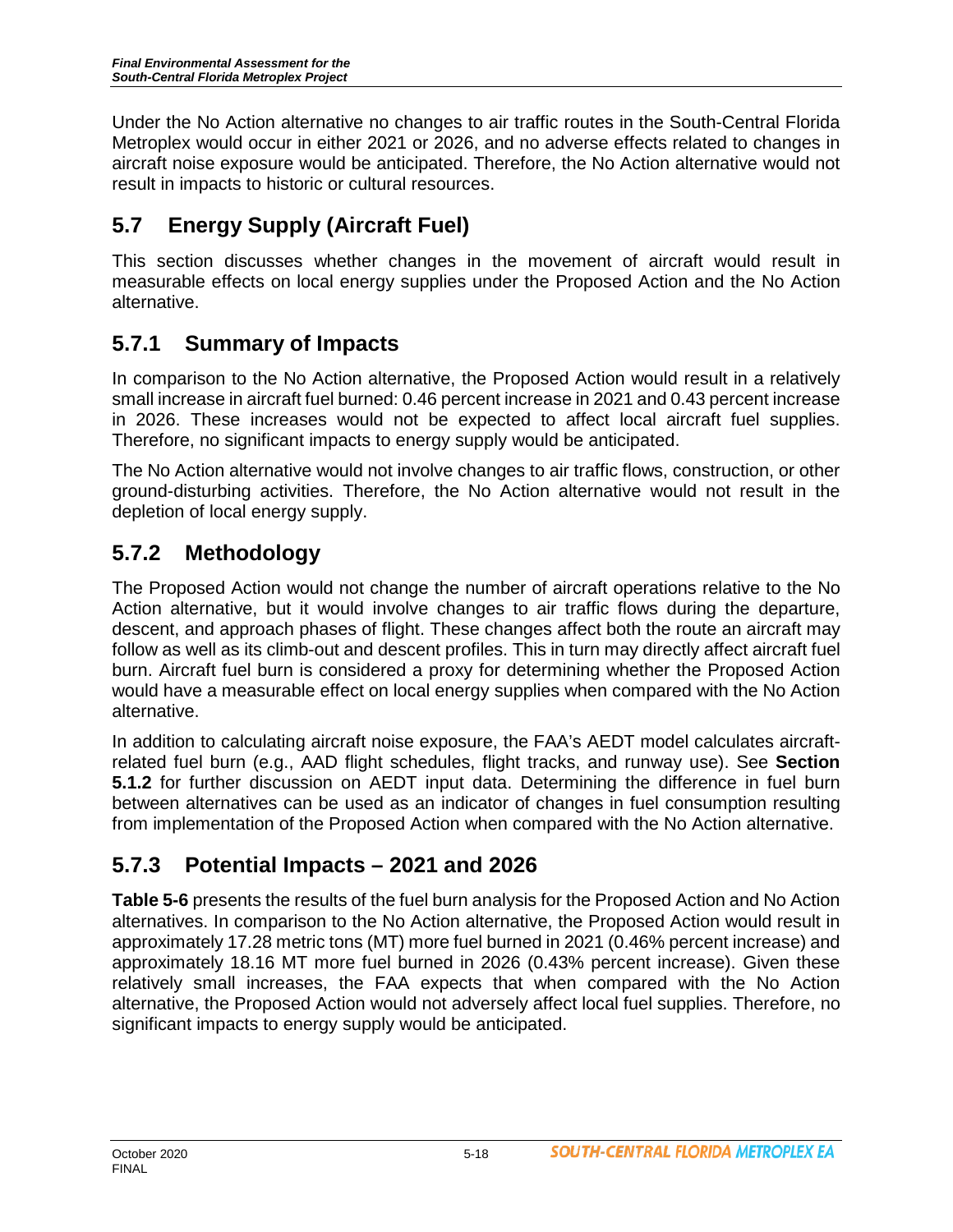|                               | 2021             |                        | 2026             |                        |
|-------------------------------|------------------|------------------------|------------------|------------------------|
|                               | <b>No Action</b> | <b>Proposed Action</b> | <b>No Action</b> | <b>Proposed Action</b> |
| Fuel Burn (MT)                | 3,765.34         | 3,782.62               | 4,195.52         | 4,213.68               |
| Volume Change (MT)            |                  | 17.28                  |                  | 18.16                  |
| (Proposed Action – No Action) |                  |                        |                  |                        |
| Percent Change from No Action |                  | 0.46%                  |                  | 0.43%                  |
| Note: $MT = Metric$ Ton       |                  |                        |                  |                        |

#### **Table 5-6 Energy Consumption Comparison**

Source: ATAC Corporation, May 2020 (AEDT modeling results).<br>Prepared by: ATAC Corporation. May 2020. ATAC Corporation, May 2020.

# **5.8 Environmental Justice**

This section presents a summary of the analysis of environmental justice impacts under the Proposed Action and the No Action alternative.

### **5.8.1 Summary of Impacts**

Neither the Proposed Action nor the No Action alternative would displace people or businesses; therefore, implementing the Proposed Action or No Action alternative would not result in direct impacts in this category. No areas within the General Study Area would experience significant impacts to air quality or noise. Therefore, no disproportionately high and adverse effects to minority populations or low-income populations would occur under either the Proposed Action or the No Action alternative.

### **5.8.2 Methodology**

Executive Order (EO) 12898, *Federal Actions to Address Environmental Justice in Minority Populations and Low-Income Populations*, requires that federal agencies include environmental justice as part of their mission by identifying and addressing as appropriate, the potential for disproportionately high and adverse human health or environmental effects of their programs, policies, and activities on minority populations and low-income populations. Environmental justice applies to all environmental resources. Therefore, a disproportionately high and adverse human health or environmental effect on minority and low-income populations may represent a significant impact.

# **5.8.3 Potential Impacts – 2021 and 2026**

Under the Proposed Action, neither people nor businesses would be displaced. As discussed in **Section 5.1**, under the Proposed Action, no census block centroids in the General Study Area would experience a change in noise exposure in 2021 or 2026 that exceeds any of the FAA's significance thresholds for noise impacts on people. Therefore, no adverse direct or indirect effects would occur to any environmental justice populations within the General Study Area under the Proposed Action for 2021 and 2026.

Under the No Action alternative, neither people nor businesses would be displaced. Furthermore, air traffic routes would not change and there would be no change in aircraft noise exposure in 2016 or 2021 that could result in an indirect impact. Therefore, the No Action alternative would not result in disproportionately high and adverse human health or environmental effects on minority and low-income populations.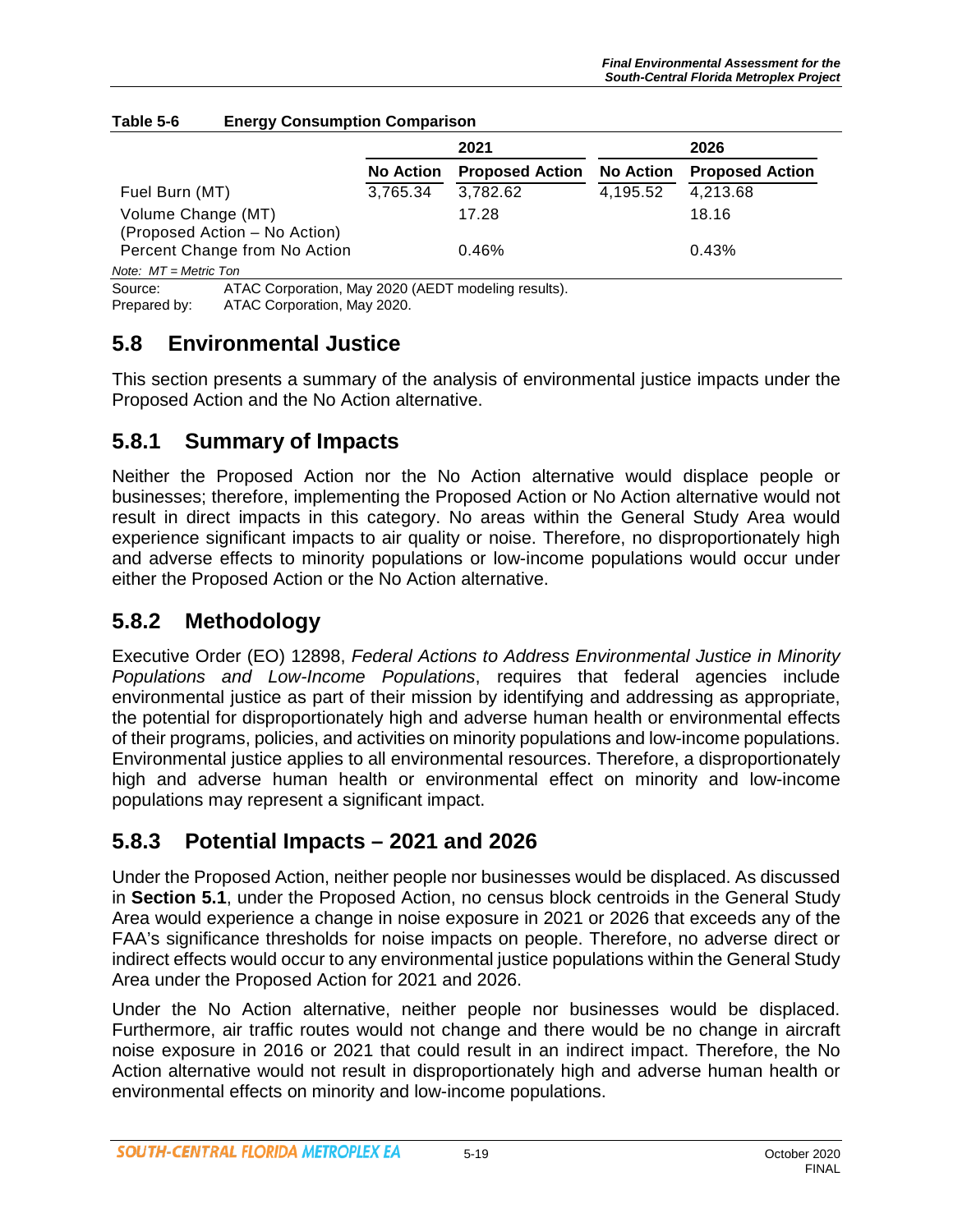# **5.9 Visual Effects (Visual Resources / Visual Character Only)**

This section discusses the analysis of visual impacts under the Proposed Action and the No Action alternative.

#### **5.9.1 Summary of Impacts**

As stated in **Section 5.1**, implementation of the Proposed Action would not increase the number of aircraft operations at the Study Airports compared with the No Action alternative. Changes in aircraft traffic patterns under the Proposed Action are expected to be at altitudes and distances sufficiently removed from viewers that visual impacts would not be anticipated.

Under the No Action alternative, no changes in air traffic routes would occur and no changes in aircraft overflight patterns would be expected. Therefore, the No Action alternative would not result in visual effects to visual resources or visual character of any resource.

# **5.9.2 Methodology**

As discussed in FAA Order 1050.1F, visual, or aesthetic, impacts are difficult to define and evaluate because of the subjectivity involved. Aesthetic impacts deal more broadly with the extent that the project contrasts with the existing environment and whether the difference is considered objectionable by the agency responsible for the location in which the project is set. Visual impacts are normally related to the disturbance of the aesthetic integrity of an area caused by development, construction, or demolition, and thus, do not typically apply to airspace changes.

To evaluate the potential for indirect impacts resulting from changes in aircraft routings and visual intrusion, the general altitudes at which aircraft route changes occur beyond the immediate airport environs, which experience overflights on a routine basis, are considered to evaluate the potential for visual impacts.

# **5.9.3 Potential Impacts – 2021 and 2026**

According to FAA Order 1050.1F, the visual sight of aircraft, aircraft contrails, or aircraft lights at night, particularly at a distance that is not normally intrusive, should not be assumed to constitute an adverse impact. Changes in aircraft routes associated with the Proposed Action would generally occur at altitudes above 3,000 feet AGL; therefore, the visual sight of aircraft and aircraft lights would not be considered intrusive. Consequently, the Proposed Action would not result in significant visual impacts. Accordingly, significant visual impacts resulting from the Proposed Action or the No Action alternative would not be anticipated.

# **5.10 Cumulative Impacts**

Consideration of cumulative impacts applies to the impacts resulting from the implementation of the Proposed Action with other actions. CEQ regulations define a cumulative impact as "an impact on the environment which results from the incremental impact of the action when added to other past, present, and reasonably foreseeable future actions regardless of what agency (federal or non-federal) or person undertakes such other actions."[81](#page-19-0) The regulations

<span id="page-19-0"></span> $\overline{a}$ 81 40 C.F.R § 1508.7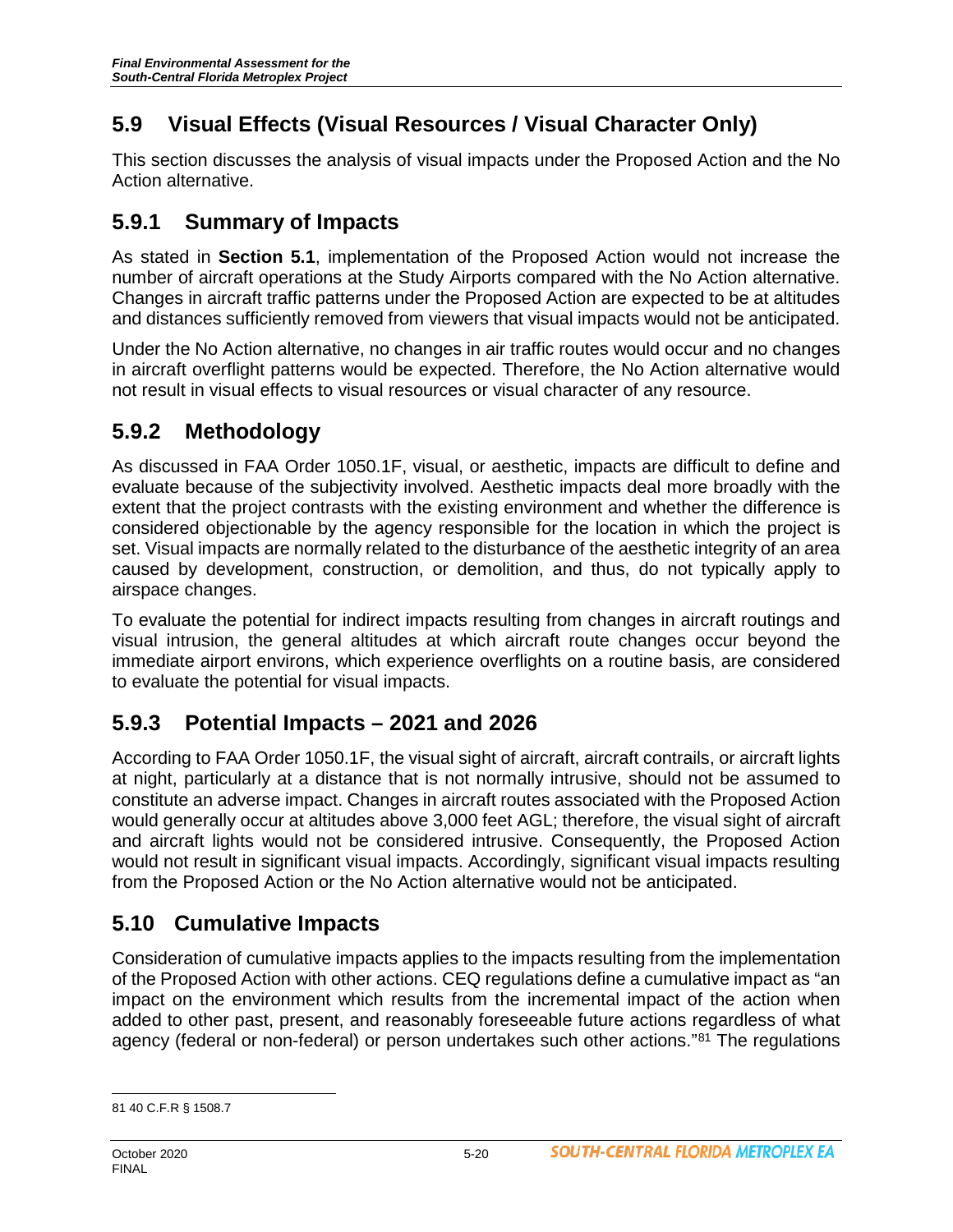also state that cumulative impacts can result from individually minor, but collectively significant actions that take place over a period of time.

#### **5.10.1 Summary of Impacts**

The implementation of the Proposed Action when considered with other past, present, and reasonably foreseeable future actions would not be expected to result in significant cumulative impacts.

The No Action alternative would not result in a change in the number of aircraft operations or air traffic routes; therefore, no cumulative impacts would be anticipated.

# **5.10.2 Methodology**

Due to the nature of the Proposed Action and its potential impacts (as described in **Sections 5.1 through 5.9**), the only potentially-relevant past, present, and reasonably foreseeable future actions for cumulative impact analysis are those that would have direct or indirect effects on aircraft flight patterns within the General Study Area. Research was conducted to identify any present or reasonably foreseeable airport improvement projects at the Study Airports or FAA actions relating to airspace, flight procedures, or air traffic routes that would have the potential for such effects. (Past actions are reflected in the environmental baselines described in **Chapter 4.**) This included reviewing capital improvement program (CIP) projects at the Study Airports that directly affect or involve runway surfaces having the potential to affect local or regional flight patterns. For these projects, five years corresponds to the typical CIP planning horizon and was therefore applied as the timeline for including projects to be reviewed. "Reasonably foreseeable future actions" refers to projects that would likely be completed by 2026.

The FAA evaluated the potential for cumulative impacts in those environmental resource categories listed in **Section 4.3**, *Potentially Affected Resource Categories or Sub-Categories*.

# **5.10.3 Potential Impacts – 2021 and 2026**

As stated in **Section 5.10.2**, research was conducted to identify relevant airport improvement capital projects and airspace actions. The FAA is aware that Runway 04/22 at Punta Gorda Airport (PGD) will be temporarily closed due to construction to rehabilitate the airport, and that during this closure Runway 15/33 will be used. Due to the distance from the airport, altitude, and nature of the Proposed Action procedure changes, the forecast environmental impacts for 2021 and 2026 are not expected to change. The FAA is aware of a need for potential operational changes to departures at MIA, but at the time of the Final EA, the timing and frequency of these changes remains unknown. This research did not reveal any other present or reasonably foreseeable actions with the potential for direct or indirect effects on aircraft flight patterns within the General Study Area. Therefore, no cumulative impacts would be anticipated for the Proposed Action when compared to the No Action alternative for either 2021 or 2026.